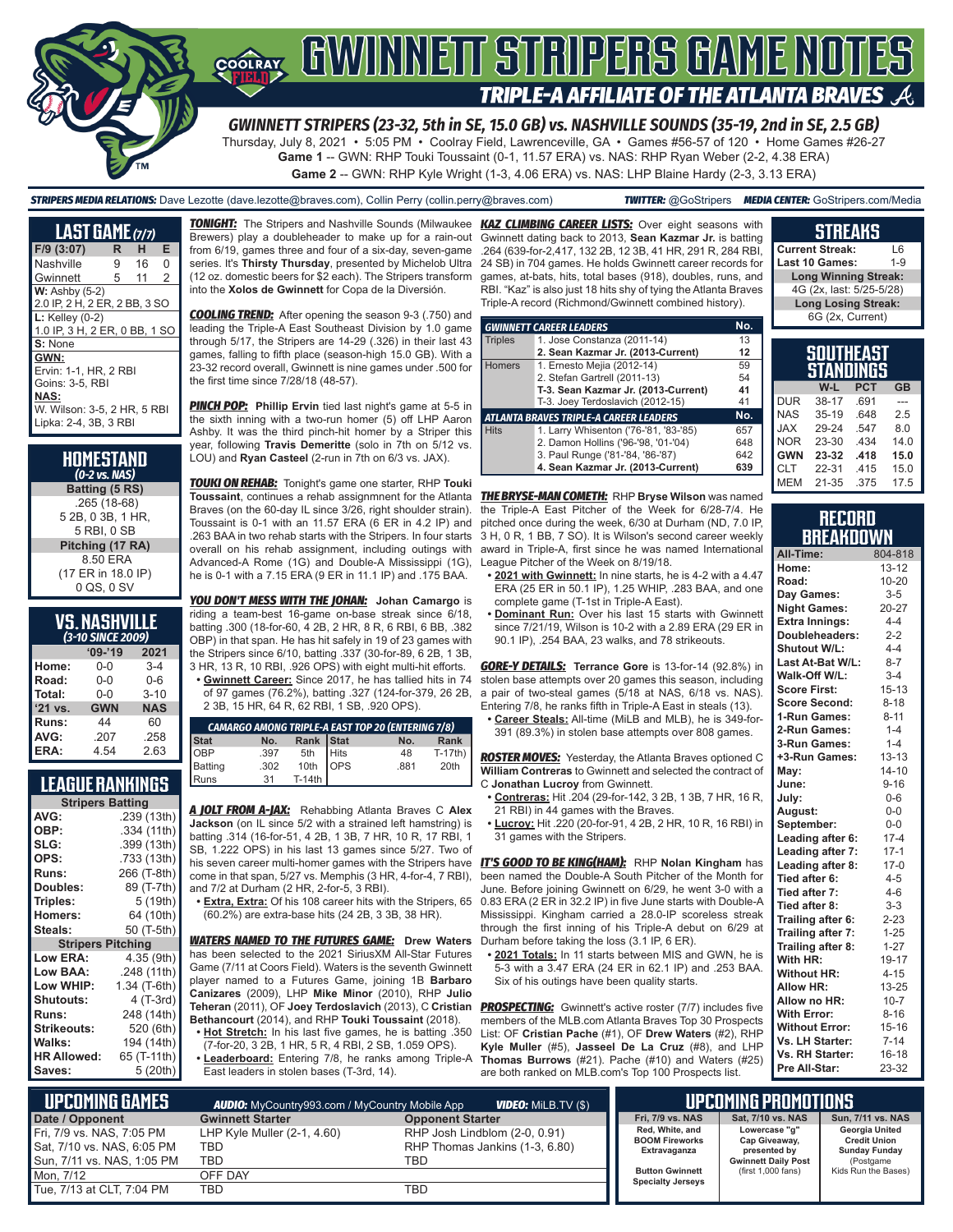

**ETC.**

#### *THURSDAY, JULY 8, 2021 VS. NASHVILLE*

|                                                                                                                                                               |                   |                          |                                      | <b>MANAGER MATT TUIASOSOPO</b>           |                                                           |                  | <b>VS.2021 OPPONENTS</b>                                                                                |                                                   |                      |                                |                                                                               |                          |                                              |                              |
|---------------------------------------------------------------------------------------------------------------------------------------------------------------|-------------------|--------------------------|--------------------------------------|------------------------------------------|-----------------------------------------------------------|------------------|---------------------------------------------------------------------------------------------------------|---------------------------------------------------|----------------------|--------------------------------|-------------------------------------------------------------------------------|--------------------------|----------------------------------------------|------------------------------|
| Matt Tuiasosopo is in his first season as Gwinnett manager and his third season                                                                               |                   |                          |                                      |                                          |                                                           |                  |                                                                                                         | Home                                              | Road                 | Total                          |                                                                               | Home                     | Road                                         | <b>Total</b>                 |
| as a coach in the Atlanta Braves organization in 2021. He was named the seventh                                                                               |                   |                          |                                      |                                          |                                                           |                  | <b>CHA</b>                                                                                              | ---                                               | $5 - 1$              | $5 - 1$                        | COL                                                                           | $\overline{\phantom{a}}$ | ---                                          | ---                          |
| manager in team history on 3/30/21. Tuiasosopo is both the youngest manager in                                                                                |                   |                          |                                      |                                          |                                                           |                  | <b>DUR</b>                                                                                              | ---                                               | $1 - 5$              | $1 - 5$                        | LOU                                                                           | $4 - 2$                  | $-$                                          | $4 - 2$                      |
| team history (turned 35 on 5/10) and the first former Gwinnett player to manage the                                                                           |                   |                          |                                      |                                          |                                                           |                  | <b>JAX</b>                                                                                              | $1 - 5$                                           | $\sim$               | $1 - 5$                        | <b>MW DIV</b>                                                                 | $4 - 2$                  | $0-0$                                        | $4 - 2$                      |
| club (hit .221 with 19 HR, 73 RBI in 178 games from 2016-17).                                                                                                 |                   |                          |                                      |                                          |                                                           |                  | <b>MEM</b>                                                                                              | $5 - 1$                                           | $3 - 3$              | $8 - 4$                        |                                                                               |                          |                                              |                              |
| Tuiasosopo made his managerial debut in 2019 with Class-A Rome, leading the club                                                                              |                   |                          |                                      |                                          |                                                           |                  | <b>NAS</b>                                                                                              | $3 - 4$                                           | $0 - 6$              | $3 - 10$                       |                                                                               |                          |                                              |                              |
| to a 65-74 record and earning Atlanta's Bobby Cox Award for minor league manager                                                                              |                   |                          |                                      |                                          |                                                           |                  | NOR<br><b>SE DIV</b>                                                                                    | ---<br>$9 - 10$                                   | $1 - 5$<br>$10 - 20$ | $1 - 5$<br>19-30               |                                                                               |                          |                                              |                              |
| of the year. He was set to return to Rome in 2020, but was reassigned to the Braves                                                                           |                   |                          |                                      |                                          |                                                           |                  |                                                                                                         |                                                   |                      |                                |                                                                               |                          |                                              |                              |
| Alternate Site at Coolray Field once the MiLB season was canceled.                                                                                            |                   |                          |                                      |                                          |                                                           |                  |                                                                                                         |                                                   |                      |                                |                                                                               |                          |                                              |                              |
| Tuiasosopo's Managerial Career                                                                                                                                |                   |                          | Games                                | W-L                                      | <b>PCT</b>                                                | <b>Playoffs</b>  | <b>LAST AT-BAT WINS (8)</b><br>The Stripers are 8-7 (.533) in games decided in the last at-bat in 2021. |                                                   |                      |                                |                                                                               |                          |                                              |                              |
| With Gwinnett (1 Season):                                                                                                                                     |                   |                          | 55                                   | 23-32                                    | .418                                                      | 0                |                                                                                                         |                                                   |                      |                                |                                                                               |                          |                                              |                              |
| MiLB Career (2 Seasons):                                                                                                                                      |                   |                          | 194                                  | 88-106                                   | .454                                                      | $\Omega$         | Date/Opponent                                                                                           |                                                   |                      | <b>Score</b>                   |                                                                               |                          | <b>Game-Winning Play</b>                     |                              |
|                                                                                                                                                               |                   |                          |                                      |                                          |                                                           |                  | 5/4 at Charlotte<br>5/9 at Charlotte                                                                    |                                                   |                      | 10-9 (12th)<br>12-9 (10th)     |                                                                               | Camargo RBI single       | Almonte scores on E4 (Reynolds)              |                              |
|                                                                                                                                                               |                   |                          |                                      |                                          | All staff bios available in the 2021 Stripers Media Guide |                  | 5/14 vs. Louisville                                                                                     |                                                   |                      | $2-1$ (8th)                    |                                                                               | Arcia solo HR            |                                              |                              |
|                                                                                                                                                               |                   |                          |                                      |                                          |                                                           |                  | 5/16 vs. Louisville                                                                                     |                                                   |                      | 5-4 (9th)*                     |                                                                               |                          | Arcia walk-off solo HR                       |                              |
|                                                                                                                                                               |                   |                          | <b>EJECTIONS</b> (2)                 |                                          |                                                           |                  | 5/25 vs. Memphis                                                                                        |                                                   |                      | $2-1$ (9th)*                   |                                                                               |                          | Kazmar walk-off single                       |                              |
| Player/Coach                                                                                                                                                  |                   | Date/Inning              |                                      |                                          | <b>Umpire</b>                                             |                  | 6/9-G2 at Memphis                                                                                       |                                                   |                      | $3-1$ (8th)                    |                                                                               | Waters RBI single        |                                              |                              |
| <b>Ryan Goins</b>                                                                                                                                             |                   |                          | 5/25 vs. MEM, 7th Inning             |                                          | <b>HP Clint Vondrak</b>                                   |                  | 6/18 vs. Nashville<br>6/30 at Durham                                                                    |                                                   |                      | 8-7 (10th)*<br>$2-1$ (9th)     |                                                                               | Pache RBI single         | Arcia scores on E4 (Hiura on Lucroy FC)      |                              |
| <b>MGR Matt Tuiasosopo</b>                                                                                                                                    |                   |                          | 6/3 vs. JAX, 8th Inning              |                                          | <b>HP Alex Tosi</b>                                       |                  |                                                                                                         |                                                   |                      |                                |                                                                               |                          |                                              |                              |
|                                                                                                                                                               |                   |                          |                                      |                                          |                                                           |                  |                                                                                                         |                                                   |                      |                                |                                                                               |                          |                                              | *Denotes "walk-off" win      |
|                                                                                                                                                               |                   |                          |                                      |                                          |                                                           |                  |                                                                                                         |                                                   |                      |                                |                                                                               |                          |                                              |                              |
| <b>PCT</b>                                                                                                                                                    | <b>TC</b>         | PO                       |                                      | TEAM DEFENSE (5TH IN TRIPLE-A EAST)<br>E | <b>DP</b>                                                 | <b>TP</b>        |                                                                                                         |                                                   |                      | Kingham, Nolan                 | <b>GWINNETT PLAYERS USED (51 IN 2021)</b>                                     |                          |                                              |                              |
| G<br>.984<br>55                                                                                                                                               | 1964              | 1429                     | $\overline{A}$<br>504                | 31                                       | 55                                                        | $\mathbf{1}$     |                                                                                                         | Pitchers (29):<br>Arano, Victor                   |                      | Lee, Dylan                     | Position (22):<br>Almonte, Abraham                                            |                          | Morales, Jonathan                            | Martinez, Carlos             |
|                                                                                                                                                               |                   |                          |                                      |                                          |                                                           |                  |                                                                                                         | Biddle, Jesse                                     |                      | Lopez, Yoan                    | Arcia, Orlando                                                                |                          |                                              | Pache, Cristian              |
| <b>Catchers</b>                                                                                                                                               | <b>SB</b>         | $\mathsf{cs}$            | <b>ATT</b>                           | <b>PCT</b>                               | <b>PB</b>                                                 | W-L              |                                                                                                         | Bradford, Chasen                                  |                      | Martin, Chris                  | Brugman, Jaycob                                                               |                          | Sanchez, Yolmer                              |                              |
| Casteel, Ryan<br>Contreras, William                                                                                                                           | $\mathbf{1}$<br>0 | $\mathbf 0$<br>0         | $\mathbf{1}$<br>0                    | .000<br>$\overline{\phantom{a}}$         | $\mathbf{1}$<br>$\mathbf 0$                               | $1 - 1$<br>$0-0$ |                                                                                                         | Burrows, Thomas                                   |                      | Muller, Kyle                   | Camargo, Johan                                                                |                          |                                              | Snider, Travis               |
| Jackson, Alex                                                                                                                                                 | 5                 | 3                        | 8                                    | .375                                     | $\mathbf{1}$                                              | $6 - 8$          |                                                                                                         | Chavez, Jesse<br>Davidson, Tucker                 |                      | Newcomb, Sean<br>Roark, Tanner | Casteel, Ryan<br>Demeritte, Travis                                            |                          |                                              | Unroe, Riley<br>Waters, Drew |
| Lucroy, Jonathan                                                                                                                                              | 18                | 5                        | 23                                   | .217                                     | $\mathbf{1}$                                              | $8 - 15$         |                                                                                                         | De La Cruz, Jasseel                               |                      | Rodriguez, Jose                | Ervin, Phillip                                                                |                          |                                              |                              |
| Martinez, Carlos                                                                                                                                              | 3                 | 0                        | 3                                    | .000                                     | 1                                                         | $2 - 1$          |                                                                                                         | Edwards Jr., Carl                                 |                      | Santana, Edgar                 | Goins, Ryan                                                                   |                          |                                              |                              |
| Morales, Jonathan                                                                                                                                             | 9                 | 3                        | 12                                   | .250                                     | 1                                                         | $6-6$            |                                                                                                         | Flaa, Jay                                         |                      | Tice, Ty                       | Gore, Terrance                                                                |                          |                                              |                              |
| Total:                                                                                                                                                        | 36                | 11                       | 47                                   | .234                                     | 5                                                         | 23-32            |                                                                                                         | Greene, Shane                                     |                      | Toussaint, Touki               | Heredia, Guillermo                                                            |                          |                                              |                              |
|                                                                                                                                                               |                   |                          |                                      |                                          |                                                           |                  |                                                                                                         | Hernandez, Daysbel<br>Horacek, Mitch              |                      | Webb, Jacob<br>Wilson, Bryse   | Inciarte, Ender<br>Jackson, Alex                                              |                          |                                              |                              |
| Outfield Assists (13):                                                                                                                                        |                   |                          | Waters (5), Ervin (3), Sanchez (2),  |                                          |                                                           |                  |                                                                                                         | Johnstone, Connor                                 |                      | Wright, Kyle                   | Kazmar Jr., Sean                                                              |                          |                                              |                              |
| Pitcher Pickoffs (1):                                                                                                                                         | Muller (1)        |                          | Almonte (1), Inciarte (1), Pache (1) |                                          |                                                           |                  |                                                                                                         | Jones, Nate                                       |                      |                                | Kipnis, Jason                                                                 |                          |                                              |                              |
| <b>Catcher Pickoffs (2):</b>                                                                                                                                  |                   | Casteel (1), Jackson (1) |                                      |                                          |                                                           |                  |                                                                                                         | Kelley, Trevor                                    |                      |                                | Lucroy, Jonathan                                                              |                          |                                              |                              |
|                                                                                                                                                               |                   |                          |                                      |                                          |                                                           |                  |                                                                                                         | Italics = Player no longer in Braves organization |                      |                                |                                                                               |                          |                                              |                              |
|                                                                                                                                                               |                   |                          |                                      |                                          |                                                           |                  |                                                                                                         |                                                   |                      |                                |                                                                               |                          |                                              |                              |
|                                                                                                                                                               |                   |                          | <b>STARTS</b>                        |                                          |                                                           |                  |                                                                                                         |                                                   |                      |                                | <b>BASS-LANTA</b>                                                             |                          |                                              |                              |
|                                                                                                                                                               |                   |                          | <b>By Batting Order</b>              |                                          |                                                           |                  |                                                                                                         |                                                   |                      |                                | Including MLB rehab assignments, 24 players have played for both Gwinnett and |                          |                                              |                              |
| Waters (35), Inciarte (6), Pache (6), Arcia (5), Almonte (1), Ervin (1), Sanchez (1)<br>1:                                                                    |                   |                          |                                      |                                          |                                                           |                  | Atlanta in 2021:                                                                                        |                                                   |                      |                                |                                                                               |                          |                                              |                              |
| 2:<br>Kipnis (17), Arcia (12), Pache (11), Goins (7), Waters (3), Almonte (1), Camargo<br>$(1)$ , Ervin $(1)$ , Heredia $(1)$ Sanchez $(1)$                   |                   |                          |                                      |                                          |                                                           |                  |                                                                                                         | OF Abraham Almonte                                |                      |                                |                                                                               |                          | <b>RHP Chris Martin</b>                      |                              |
| Arcia (33), Camargo (18), Lucroy (3), Jackson (1)<br>3:                                                                                                       |                   |                          |                                      |                                          |                                                           |                  |                                                                                                         | <b>INF/OF Orlando Arcia</b>                       |                      |                                |                                                                               |                          | LHP Kyle Muller (MLB Debut)                  |                              |
| Camargo (21), Demeritte (12), Jackson (8), Lucroy (5), Kipnis (4), Almonte (3),<br>4:                                                                         |                   |                          |                                      |                                          |                                                           |                  |                                                                                                         | LHP Jesse Biddle<br><b>INF Johan Camargo</b>      |                      |                                |                                                                               |                          | <b>LHP Sean Newcomb</b><br>OF Cristian Pache |                              |
| Casteel (1), Kazmar Jr. (1)                                                                                                                                   |                   |                          |                                      |                                          |                                                           |                  |                                                                                                         | RHP Jesse Chavez                                  |                      |                                |                                                                               |                          | RHP Edgar Santana                            |                              |
| Lucroy (13), Almonte (8), Kazmar Jr. (7), Jackson (6), Goins (5), Kipnis (5),<br>5:                                                                           |                   |                          |                                      |                                          |                                                           |                  |                                                                                                         | <b>LHP Tucker Davidson</b>                        |                      |                                |                                                                               |                          | RHP Ty Tice                                  |                              |
| Demeritte (4), Camargo (2), Snider (2), Casteel (1), Ervin (1), Sanchez (1)<br>Goins (13), Ervin (8), Casteel (5), Lucroy (5), Snider (5), Almonte (4),<br>6: |                   |                          |                                      |                                          |                                                           |                  |                                                                                                         | RHP Carl Edwards Jr.                              |                      |                                |                                                                               |                          | RHP Jacob Webb                               |                              |
| Kazmar Jr. (4), Waters (4), Sanchez (3), Demeritte (2), Jackson (1), Pache (1)                                                                                |                   |                          |                                      |                                          |                                                           |                  |                                                                                                         | <b>RHP Shane Greene</b>                           | RHP Jay Flaa         |                                |                                                                               |                          | RHP Bryse Wilson<br><b>RHP Kyle Wright</b>   |                              |
| Ervin (12), Goins (10), Kazmar Jr. (9), Snider (7), Sanchez (6), Pache (5),<br>7:                                                                             |                   |                          |                                      |                                          |                                                           |                  |                                                                                                         | OF Guillermo Heredia                              |                      |                                |                                                                               |                          |                                              |                              |
| Demeritte (2), Morales (2), Almonte (1), Casteel (1)                                                                                                          |                   |                          |                                      |                                          |                                                           |                  |                                                                                                         | OF Ender Inciarte                                 |                      |                                |                                                                               |                          |                                              |                              |
| Sanchez (16), Ervin (8), Morales (8), Kazmar Jr. (6), Goins (5), Casteel (3),<br>8:                                                                           |                   |                          |                                      |                                          |                                                           |                  |                                                                                                         | C Alex Jackson                                    |                      |                                |                                                                               |                          |                                              |                              |
| Gore (3), Snider (3), Brugman (1), Martinez (1), Unroe (1)                                                                                                    |                   |                          |                                      |                                          |                                                           |                  |                                                                                                         | RHP Nate Jones                                    |                      |                                |                                                                               |                          |                                              |                              |
| Morales (5), Sanchez (3), Casteel (2), Kazmar Jr. (2), Martinez (2), Snider (2),<br>9:<br>Gore (1), Unroe (1), Pitcher Spot (37)                              |                   |                          |                                      |                                          |                                                           |                  |                                                                                                         | INF Sean Kazmar Jr.<br>C Jonathan Lucroy          |                      |                                |                                                                               |                          |                                              |                              |
|                                                                                                                                                               |                   |                          | <b>By Position</b>                   |                                          |                                                           |                  |                                                                                                         |                                                   |                      |                                |                                                                               |                          |                                              |                              |
| Lucroy (23), Jackson (14), Morales (13), Martinez (3), Casteel (2)<br>C:                                                                                      |                   |                          |                                      |                                          |                                                           |                  |                                                                                                         |                                                   |                      |                                |                                                                               |                          |                                              |                              |
| 1B: Camargo (28), Casteel (9), Kazmar Jr. (6), Snider (6), Lucroy (2), Unroe (2),                                                                             |                   |                          |                                      |                                          |                                                           |                  |                                                                                                         |                                                   |                      |                                | <b>BRAVES ON REHAB</b>                                                        |                          |                                              |                              |
| Goins (1), Morales (1)<br>2B: Goins (19), Kipnis (18), Sanchez (12), Kazmar Jr. (5), Arcia (1)                                                                |                   |                          |                                      |                                          |                                                           |                  |                                                                                                         |                                                   |                      |                                | Six Atlanta players have been assigned to rehab with Gwinnett in 2021.        |                          |                                              |                              |
| 3B: Kazmar Jr. (18), Sanchez (13), Camargo (12), Goins (8), Arcia (3), Morales (1)                                                                            |                   |                          |                                      |                                          |                                                           |                  |                                                                                                         |                                                   |                      |                                |                                                                               |                          |                                              |                              |
| Arcia (41), Goins (12), Sanchez (2)<br>SS:                                                                                                                    |                   |                          |                                      |                                          |                                                           |                  | Player                                                                                                  |                                                   |                      |                                | <b>Injury</b>                                                                 |                          | <b>Rehab Dates</b>                           |                              |
| LF: Ervin (15), Almonte (9), Waters (9), Kipnis (5), Snider (5), Arcia (4), Gore (4),                                                                         |                   |                          |                                      |                                          |                                                           |                  | <b>RHP Chris Martin</b><br>OF Ender Inciarte                                                            |                                                   |                      |                                | RT Shoulder Inflammation (4/7)<br>Strained LT Hamstring (4/17)                |                          | $5/5 - 5/11$                                 |                              |
| Demeritte (2), Heredia (1), Sanchez (1)                                                                                                                       |                   |                          |                                      |                                          |                                                           |                  |                                                                                                         | OF Guillermo Heredia                              |                      |                                | RT Hamstring Inflammation (5/1)                                               |                          | $5/6 - 5/12$<br>5/14                         |                              |
| $CF:$ Pache (23), Waters (22), Ervin (5), Inciarte (5)                                                                                                        |                   |                          |                                      |                                          |                                                           |                  | C Alex Jackson                                                                                          |                                                   |                      |                                | Strained LT Hamstring (5/2)                                                   |                          | 5/21-6/9, 6/30-                              |                              |
| RF: Demeritte (17), Waters (11), Ervin (10), Almonte (8), Snider (5), Sanchez (3),                                                                            |                   |                          |                                      |                                          |                                                           |                  | OF Cristian Pache                                                                                       |                                                   |                      |                                | RT Hamstring Inflammation (5/14)                                              |                          | $5/29 - 6/1$                                 |                              |
| Camargo (1)<br>DH: Kipnis (3), Snider (3), Casteel (2), Jackson (2), Almonte (1), Arcia (1),                                                                  |                   |                          |                                      |                                          |                                                           |                  |                                                                                                         | <b>RHP Touki Toussaint</b>                        |                      |                                | RT Shoulder Strain (3/26)                                                     |                          | $6/22 -$                                     |                              |
| Brugman (1), Camargo (1), Demeritte (1), Inciarte (1)                                                                                                         |                   |                          |                                      |                                          |                                                           |                  |                                                                                                         |                                                   |                      |                                |                                                                               |                          |                                              |                              |
|                                                                                                                                                               |                   |                          |                                      |                                          |                                                           |                  |                                                                                                         |                                                   |                      |                                |                                                                               |                          |                                              |                              |
|                                                                                                                                                               |                   |                          |                                      |                                          |                                                           |                  |                                                                                                         |                                                   |                      |                                |                                                                               |                          |                                              |                              |
|                                                                                                                                                               |                   |                          |                                      |                                          |                                                           |                  |                                                                                                         |                                                   |                      |                                |                                                                               |                          |                                              |                              |
|                                                                                                                                                               |                   |                          |                                      |                                          |                                                           |                  |                                                                                                         |                                                   |                      |                                |                                                                               |                          |                                              |                              |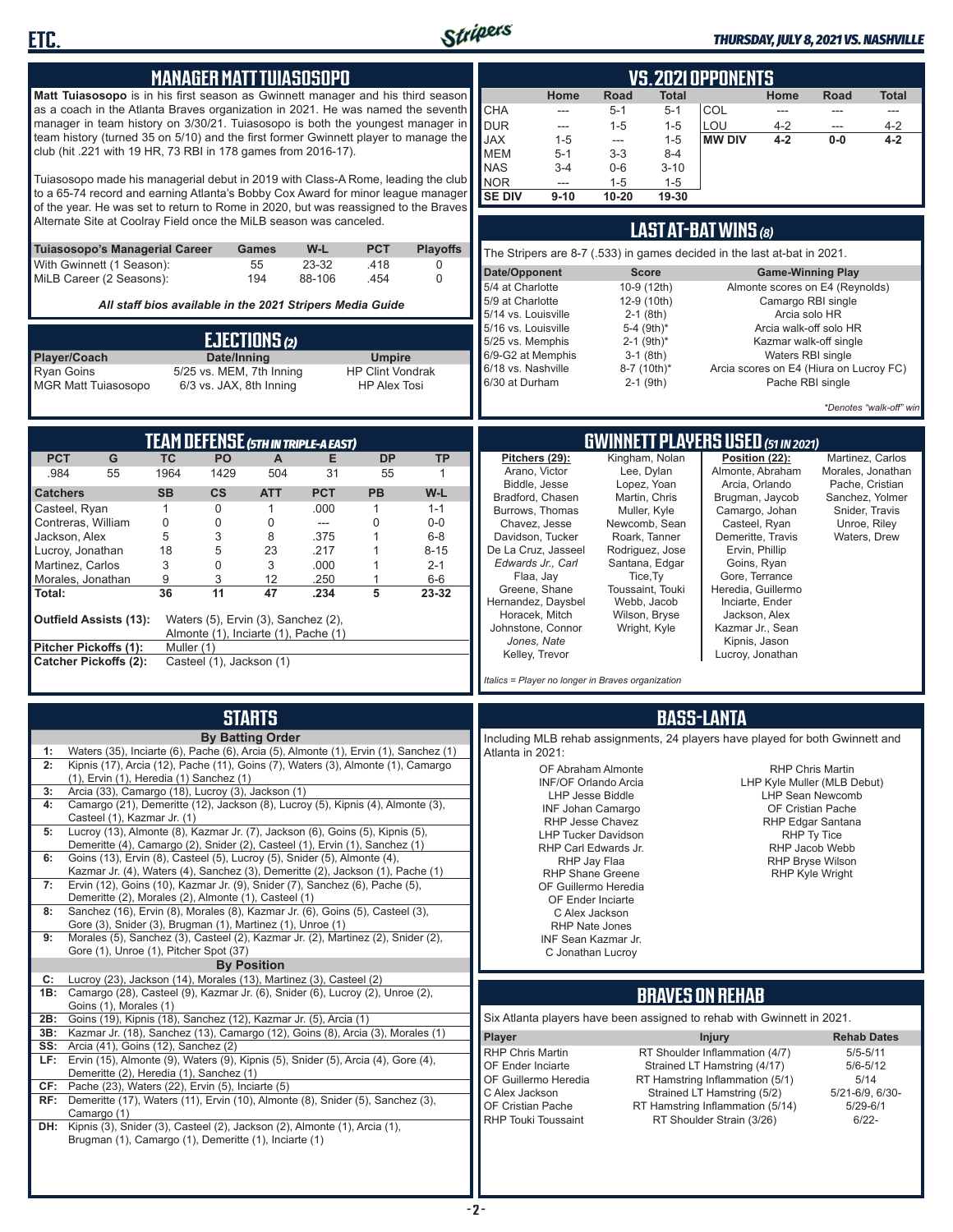#### **G1 STARTING PITCHER**



**ON BRAVES 40-MAN ROSTER**

#### *THURSDAY, JULY 8, 2021 VS. NASHVILLE*

### **62****touki toussaint**

**B/T:** R/R **BORN:** 6/20/96 in Pembroke Pines, FL (Age 25)<br>**HT:** 6-3 **ACQUIRED:** Via trade with the Arizona Diamond **ACQUIRED:** Via trade with the Arizona Diamondbacks along with RHP **WT:** 215 Bronson Arroyo in exchange for INF Phil Gosselin (6/20/15) **BIO ON PAGE 95 OF MEDIA GUIDE**

*TONIGHT'S START:* On Atlanta's 60-day IL since 3/26 (right shoulder strain), Toussaint makes his third rehab start for Gwinnett in game one of a doubleheader vs. Nashville ... Career with the Stripers, he is 6-7 with a 4.47 ERA, .251 BAA, and 1.51 WHIP in 20 starts (2018-19, 2021) ... In 12 starts at Coolray Field, he is 4-3 with a 4.19 ERA.

*2021 SEASON:* Started his current rehab assignment with Advanced-A Rome on 6/15 (1 start) ... Rehab transferred to Double-A Mississippi on 6/20 (1 start) and to Triple-A Gwinnett on 6/23 ... In four total rehab starts across three levels, is 0-1 with a 7.15 ERA, .175 BAA, and 1.50 WHIP.

*2021 SPRING TRAINING:* Went 1-0 with a 2.00 ERA (2 ER in 9.0 IP, 3 H, 4 BB, 9 SO) in four relief outings before being placed on the injured list on 3/26.

*2020 SEASON:* Was a member of Atlanta's Opening Day roster, though he spent most of the year at the Alternate Training Site at Coolray Field ... In two stints with the Braves (7/23-8/24, 9/14), went 0-2 with an 8.88 ERA (24 ER in 24.1 IP), .276 BAA, and 1.77 WHIP in seven games (5 starts) ... Set MLB career highs in innings (6.2) and strikeouts (9) in his lone quality start of the season on 8/6 vs. Toronto, a no-decision (4 H, 3 ER, 1 HR, 0 BB) in the Braves' 4-3 victory.

*MLB CAREER HIGHLIGHTS:* **2018:** Had his contract selected by Atlanta on 8/13 and made his MLB debut, going 2-1 with a 4.03 ERA and .182 BAA in seven games (5 starts) ... Also made his MLB Postseason debut, going 1-0 with a 0.00 ERA and .111 BAA in two games during the NLDS vs. the Los Angeles Dodgers ... **2019:** Made a career-high 24 MLB appearances (1 start), going 4-0 with a 5.62 ERA and .270 BAA.

*MiLB CAREER HIGHLIGHTS:* **2017:** Named Advanced-A Florida's Pitcher of the Year by Atlanta (3-9, 5.04 ERA, .245 BAA in 19 starts) ... **2018:** Earned the Braves' Phil Niekro Award for MiLB Pitcher of the Year after combining to go 9-6 with a 2.38 ERA (36 ER in 136.1 IP) in 24 starts between Double-A Mississippi and Triple-A Gwinnett ... Earned Southern League Midseason All-Star honors and pitched for the World Team in the 2018 MLB All-Star Futures Game (Washington, D.C.).

| <b>TOUSSAINT'S OVERALL STATS.</b> |                  |         |       |         |    |           |           |            |             |
|-----------------------------------|------------------|---------|-------|---------|----|-----------|-----------|------------|-------------|
| Year                              | Геаm             | W-L     | ERA   | G/GS    | HR | <b>BB</b> | <b>SO</b> | <b>BAA</b> | <b>WHIP</b> |
| 2021                              | Rome (Adv-A)     | $0 - 0$ | 3.00  | 1/1     |    |           | 2         | 111        | 0.67        |
|                                   | Mississippi (AA) | $0 - 0$ | 4.91  | 1/1     |    |           | 4         | .083       | 0.82        |
|                                   | Gwinnett (AAA)   | $0 - 1$ | 11.57 | 212     |    |           |           | .263       | 2.57        |
| MiLB Career:                      |                  | 27-45   | 4.37  | 120/115 | 52 | 292       | 614       | .231       | 1.37        |
| MLB Career:                       |                  | $6-3$   | 5.97  | 38/11   | 13 | 63        | 107       | 247        | .60         |

|          | <b>TOUSSAINT'S 2021 SPLITS (WITH GWINNETT)</b> |           |                       |
|----------|------------------------------------------------|-----------|-----------------------|
| Home:    | $0-0, - -$ ERA $(0G)$                          | Road:     | 0-1, 11.57 ERA (2G)   |
| Dav:     | $0-0, - -$ ERA $(0G)$                          | Night:    | 0-1, 11.57 ERA (2G)   |
| Starter: | 0-1, 11.57 ERA (2G)                            | Reliever: | $0-0, - -$ ERA $(0G)$ |
| Vs. LHB: | .385 BAA, 0 HR                                 | Vs. RHB:  | .000 BAA, 0 HR        |

| I       | TOUSSAINT VS. NASHVILLE |            |  |    |     |  |    |    |    |  |  |  |  |
|---------|-------------------------|------------|--|----|-----|--|----|----|----|--|--|--|--|
|         | W-L                     | <b>ERA</b> |  | GS | ID  |  | ER | HR | вв |  |  |  |  |
| 2021:   | 0-0                     | $- - -$    |  |    | 0.0 |  |    |    |    |  |  |  |  |
| Career: | 0-0                     | $- - -$    |  |    | 0.0 |  |    |    |    |  |  |  |  |

|             | <b>TOUSSAINT'S HIGHS &amp; LOWS</b> |                                    |
|-------------|-------------------------------------|------------------------------------|
|             | <b>Season</b>                       | Career (MiLB and MLB)              |
| IP:         | 3.2 (6/20 vs. BIR)                  | 8.0 (3x, last: 7/25/18, GWN @ LHV) |
| Iso:        | 5 (7/2 @ DUR)                       | 11 (3x, last: 6/30/18, MIS @ PNS)  |
| BB:         | 5(7/2 @ DUR)                        | 7 (8/24/17, MIS @ CHAT)            |
| IH:         | 5(7/2 @ DUR)                        | 11 (4/26/19, GWN vs. TOL)          |
| <b>IER:</b> | 6(7/2 @ DUR)                        | 9 (7/26/15, ROM @ ASH)             |
| Low-Hit CG: |                                     | No 9.0 IP CG                       |
| Low-ER CG:  |                                     | No 9.0 IP CG                       |

| <b>TOUSSAINT AT THE PLATE</b> |         |           |  |   |    |    |    |            |           |  |  |  |
|-------------------------------|---------|-----------|--|---|----|----|----|------------|-----------|--|--|--|
|                               | AVG.    | <b>AB</b> |  |   | 2B | 3B | HR | <b>RBI</b> | <b>BB</b> |  |  |  |
| 12021:                        | $- - -$ |           |  |   |    |    |    |            |           |  |  |  |
| MiLB Career:                  | .257    | 35        |  | 9 |    |    |    |            | 2         |  |  |  |
| MLB Career:                   | 053     | 19        |  |   |    |    |    |            |           |  |  |  |

|             | <b>TOUSSAINT'S 2021 STARTS (ALL LEVELS)</b> |               |     |  |  |    |           |           |           |       |               |        |                                               |
|-------------|---------------------------------------------|---------------|-----|--|--|----|-----------|-----------|-----------|-------|---------------|--------|-----------------------------------------------|
| <b>Team</b> | Date/Opp.                                   | <b>Result</b> | -IP |  |  | ER | <b>HR</b> | <b>BB</b> | <b>SO</b> | NP-S  | Opp. Starter  | Final  | <b>Notes</b>                                  |
| <b>ROM</b>  | 6/15 vs. BG                                 | ND.           | 3.0 |  |  |    |           |           |           | 28-18 | Zack Trageton | L. 3-. | First MLB rehab start of the season.          |
| <b>MIS</b>  | 6/20 vs. BIR                                | <b>ND</b>     | 3.2 |  |  |    |           |           |           | 53-33 | Kade McClure  | W. 7-6 | Second MLB rehab start of the season.         |
| GWN         | $6/26$ at NOR                               | ND            | 2.0 |  |  |    |           |           |           | 55-29 | Conner Greene |        | Also hit two batters before exiting.          |
| GWN         | 7/2 at DUR                                  | . 0-1         |     |  |  |    |           |           |           | 74-39 | Chris Ellis   |        | Most walks allowed since 8/17/20 vs. WSH (6). |

|                     |           |            |    |    |         | <b>STRIPERS STARTING PITCHERS</b> |                            |                                                    |
|---------------------|-----------|------------|----|----|---------|-----------------------------------|----------------------------|----------------------------------------------------|
| <b>Pitcher</b>      | W-L       | <b>ERA</b> | GS | QS |         | <b>Team W-L Run Support</b>       | <b>Last Gwinnett Start</b> | <b>Final Line</b>                                  |
| Davidson, Tucker    | $2 - 1$   | 0.90       |    |    | $2 - 1$ | 5.33 RPG (16 Tot.)                | 5/23 at NAS (L)            | 6.0 IP, 1 H, 1 R, 1 ER, 1 BB, 9 SO, 1 HR (82p/51s) |
| De La Cruz. Jasseel | $0 - 2$   | 7.28       |    |    | $4 - 5$ | 1.89 RPG (17 Tot.)                | 7/4 at DUR (ND)            | 0.2 IP, 2 H, 4 R, 4 ER, 4 BB, 1 SO, 1 HR (33p/11s) |
| Johnstone, Connor   | $1-6$     | 7.63       | 10 |    | $3 - 7$ | 2.00 RPG (20 Tot.)                | 6/23-G2 at NOR (L)         | 2.2 IP, 7 H, 5 R, 5 ER, 1 BB, 2 SO, 2 HR (49p/34s) |
| Kingham, Nolan      | $0 - 2$   | 12.27      |    |    | $0 - 2$ | $0.00$ RPG $(0$ Tot.)             | $7/6$ vs. NAS $(L)$        | 4.0 IP, 3 H, 4 R, 4 ER, 4 BB, 4 SO, 1 HR (72p/45s) |
| Muller, Kyle        | $2 - 1$   | 4.60       |    |    | $6 - 1$ | 4.71 RPG (33 Tot.)                | 6/9-G2 at MEM (ND)         | 6.0 IP, 1 H, 1 R, 1 ER, 2 BB, 6 SO (88p/53s)       |
| Rodriguez, Jose     | $0 - 2$   | 13.03      | 4  |    | $0 - 4$ | 0.50 RPG (2 Tot.)                 | $7/3$ at DUR $(ND)$        | 4.0 IP, 5 H, 2 R, 2 ER, 0 BB, 4 SO, 2 HR (63p/41s) |
| Toussaint, Touki    | $0 - 1$   | 11.57      |    | 0  | $0 - 2$ | 1.50 RPG (3 Tot.)                 | $7/2$ at DUR $(L)$         | 2.2 IP, 5 H, 6 R, 6 ER, 5 BB, 5 SO (74p/39s)       |
| Wilson, Bryse       | $4 - 2$   | 4.47       | 9  |    | $6 - 3$ | 3.00 RPG (27 Tot.)                | 7/7 vs. NAS (ND)           | 5.0 IP, 8 H, 5 R, 5 ER, 2 BB, 2 SO, 2 HR (81p/50s) |
| Wright, Kyle        | $1 - 3$   | 4.06       | 9  |    | $2 - 7$ | 1.44 RPG (13 Tot.)                | $7/1$ at DUR (L)           | 6.0 IP, 3 H, 4 R, 4 ER, 6 BB, 5 SO, 1 HR (84p/42s) |
| Total:              | $10 - 20$ | 5.64       | 55 |    | 23-32   | 2.38 RPG (131 Tot.)               |                            |                                                    |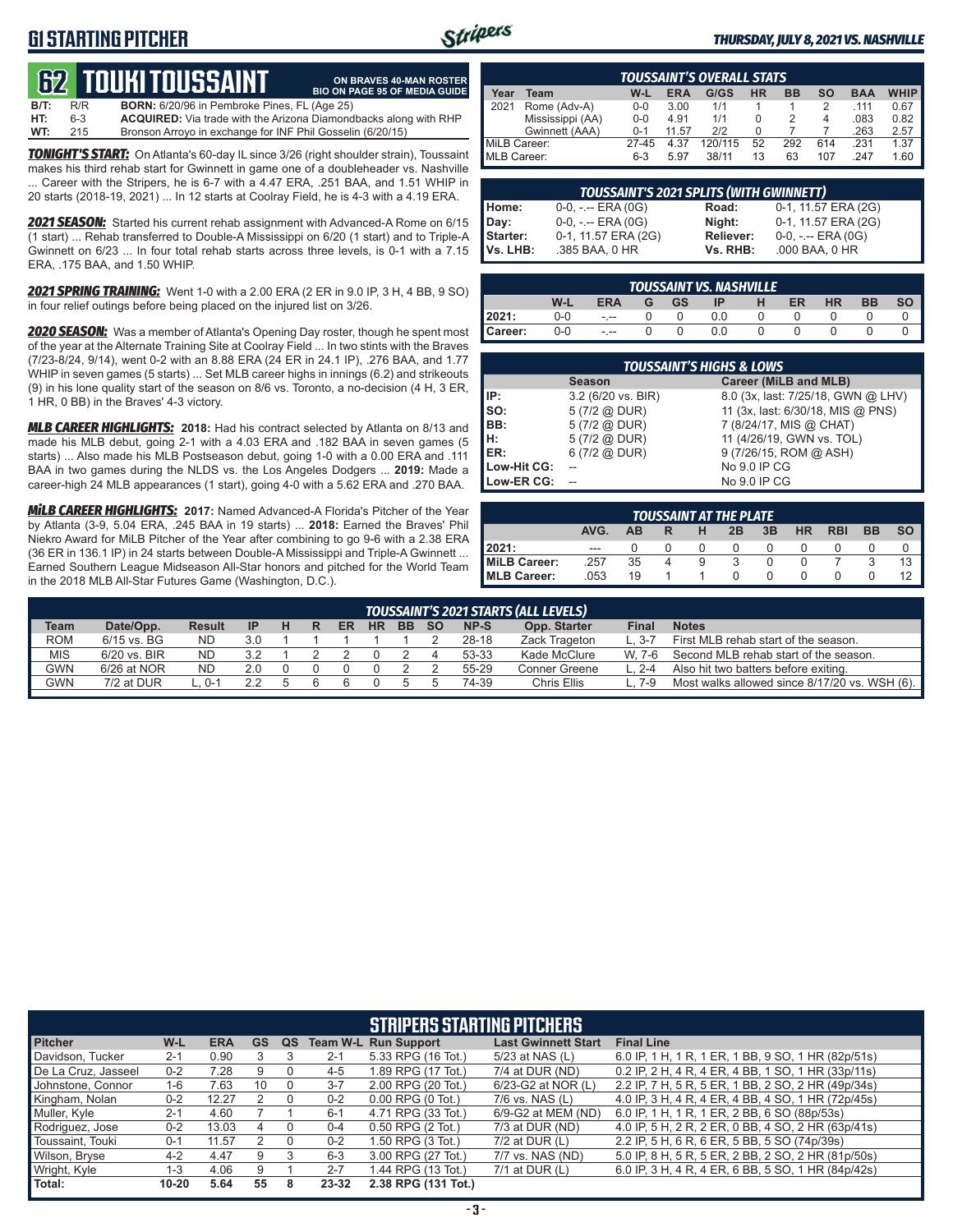### **G2 STARTING PITCHER**



**ON BRAVES 40-MAN ROSTER**

#### *THURSDAY, JULY 8, 2021 VS. NASHVILLE*

# **30 KYLE WRIGHT**

|      |     | <u>tus bible white in</u>                            | <b>BIO ON PAGE 105 OF MEDIA GUIDE</b>                                        |
|------|-----|------------------------------------------------------|------------------------------------------------------------------------------|
| B/T: | R/R | <b>BORN:</b> 10/2/95 in Huntsville, Alabama (Age 25) |                                                                              |
| HT:  | 6-4 |                                                      | <b>ACQUIRED:</b> Braves' 1st round pick (5th overall) in 2017 June draft out |
| WT:  | 215 | of Vanderbilt University (Nashville, TN)             |                                                                              |

**TONIGHT'S START:** Wright makes his 10th Triple-A start of the year in game two of the doubleheader vs. Nashville ... It is his 38th career game (35th start) with Gwinnett since 2018 (14-8, 3.88 ERA, .245 BAA, 1.27 WHIP) ... For his MiLB career in July outings, he is 6-2 with a 2.67 ERA, .217 BAA, and 1.09 WHIP in 12 starts.

*2021 WITH GWINNETT:* In his first start on 5/5 at Charlotte, suffered his first Triple-A loss since 6/9/19 vs. Durham (was 8-0 with a 2.57 ERA in previous 12 starts from 6/14/19-8/31/19) ... Started the Home Opener on 5/11 vs. Louisville (loss, 5.0 IP, 6 H, 3 ER, 2 BB, 5 SO) ... Pitched 11.0 scoreless innings over back-to-back starts vs. Memphis (10 H, 3 BB, 7 SO) from 5/25-5/30 ... Went 0-0 with a 3.55 ERA and .280 BAA in three starts in June.

*2021 WITH ATLANTA:* Recalled twice, on 4/16 from the Alternate Training Site (started on 4/16 at the Chicago Cubs) and 6/22 from Gwinnett (started on 6/23 at the New York Mets) ... In two starts, is 0-1 with a 9.95 ERA and .292 BAA.

*2021 SPRING TRAINING:* Went 0-1 with a 4.50 ERA (8 ER in 16.0 IP, 13 H, 8 BB, 15 SO) in five starts for the Braves ... Optioned to the Alternate Training Site on 3/25.

*2020 SEASON:* Made Atlanta's Opening Day roster for the second time in his career ... Went 2-4 with a 5.21 ERA, .243 BAA, and three quality starts in eight outings ... Made two starts for the Braves in the MLB Postseason, going 1-1 with a 9.45 ERA ... Won his first playoff start in Game 3 of the NLDS at Miami (6.0 IP, 3 H, 0 R, 2 BB, 7 SO in series-clinching 7-0 win) ... Also started Game 3 of the NLCS vs. the Los Angeles Dodgers (loss, 0.2 IP, 5 H, 7 ER, 2 BB, 0 SO, 2 HR in 15-3 loss).

*CAREER HIGHLIGHTS:* **2018:** MLB Futures Game selection (8-9, 3.46 ERA, .230 BAA in 27G between Double-A Mississippi and Gwinnett) ... **2019:** Led the International League in wins with Gwinnett (11-4, 4.17 ERA in 21 starts).

|              | <b>WRIGHT'S OVERALL STATS</b> |           |            |       |           |           |     |            |             |  |  |  |  |
|--------------|-------------------------------|-----------|------------|-------|-----------|-----------|-----|------------|-------------|--|--|--|--|
| Year         | Team                          | W-L       | <b>ERA</b> | G/GS  | <b>HR</b> | <b>BB</b> | so  | <b>BAA</b> | <b>WHIP</b> |  |  |  |  |
| 12021        | ATLANTA (MLB)                 | $0 - 1$   | 9.95       | 2/2   |           |           | 6   | .292       | 1.89        |  |  |  |  |
|              | Gwinnett (AAA)                | $1 - 3$   | 4.06       | 9/9   |           | 23        | 43  | .281       | 1.60        |  |  |  |  |
| MiLB Career: |                               | $20 - 17$ | 3.75       | 66/63 | 25        | 115       | 310 | .243       | 1.28        |  |  |  |  |
| MLB Career:  |                               | $2 - 8$   | 6.56       | 21/14 | 15        | 48        | 59  | .260       | 1.69        |  |  |  |  |

|          | <b>WRIGHT'S 2021 SPLITS (WITH GWINNETT)</b> |           |                       |  |  |  |  |  |  |  |  |
|----------|---------------------------------------------|-----------|-----------------------|--|--|--|--|--|--|--|--|
| Home:    | 1-1, 2.67 ERA (5G)                          | Road:     | 0-2, 6.23 ERA (4G)    |  |  |  |  |  |  |  |  |
| Day:     | 1-0, 0.00 ERA (1G)                          | Night:    | 0-3, 4.70 ERA (8G)    |  |  |  |  |  |  |  |  |
| Starter: | 1-3, 4.06 ERA (9G)                          | Reliever: | $0-0, - -$ ERA $(0G)$ |  |  |  |  |  |  |  |  |
| Vs. LHB: | .310 BAA, 3 HR                              | Vs. RHB:  | .265 BAA, 1 HR        |  |  |  |  |  |  |  |  |

| <b>WRIGHT VS. NASHVILLE</b> |     |      |   |           |     |    |    |           |           |           |  |  |
|-----------------------------|-----|------|---|-----------|-----|----|----|-----------|-----------|-----------|--|--|
|                             | W-L | ERA  | G | <b>GS</b> | IP  |    | ER | <b>HR</b> | <b>BB</b> | <b>SO</b> |  |  |
| 2021:                       | 0-0 | 5.59 |   |           | 9.2 | 13 |    |           |           |           |  |  |
| Career:                     | 0-0 | 5.59 |   |           | 9.2 | 13 | 6  |           |           |           |  |  |

|             | <b>WRIGHT'S HIGHS &amp; LOWS</b> |                                 |
|-------------|----------------------------------|---------------------------------|
|             | <b>Season</b>                    | Career (MiLB and MLB)           |
| IP:         | 6.0 $(3x, last: 7/1 @ DUR)$      | 8.0 (7/25/18, MIS vs. MOB)      |
| SO:         | 8 (5/5 @ CLT)                    | 13 (6/26/18, MIS vs. JAX)       |
| BB:         | 6(7/1 @ DUR)                     | 6 (2x, last: 7/1/21, GWN @ DUR) |
| н:          | 8 (5/5 @ CLT)                    | 10 (8/19/19, GWN @ NOR)         |
| ER:         | 5 (2x, last: 6/23 @ NYM)         | 8 (4/28/19, GWN vs. TOL)        |
| Low-Hit CG: |                                  |                                 |
| Low-ER CG:  |                                  |                                 |

| <b>WRIGHT AT THE PLATE</b> |      |           |          |              |    |    |           |            |           |   |  |
|----------------------------|------|-----------|----------|--------------|----|----|-----------|------------|-----------|---|--|
|                            | AVG. | <b>AB</b> |          | н            | 2B | 3B | <b>HR</b> | <b>RBI</b> | <b>BB</b> |   |  |
| 2021 w/ATL:                | .333 |           |          |              |    | 0  | O         |            |           |   |  |
| 2021 w/GWN:                | .000 | 10        | $\Omega$ | $\mathbf{0}$ | 0  | 0  | 0         | 0          | O         | 6 |  |
| <b>MiLB Career:</b>        | .178 | 45        | 4        | 8            |    |    | 0         | 4          | 5         |   |  |
| <b>MLB Career:</b>         | 111  | 9         |          |              |    | 0  | 0         |            |           |   |  |

|            | <b>WRIGHT'S 2021 STARTS (ALL LEVELS)</b> |               |           |   |    |           |           |           |           |       |                       |              |                                                  |
|------------|------------------------------------------|---------------|-----------|---|----|-----------|-----------|-----------|-----------|-------|-----------------------|--------------|--------------------------------------------------|
| Team       | Date/Opp.                                | <b>Result</b> | <b>IP</b> | н | R  | <b>ER</b> | <b>HR</b> | <b>BB</b> | <b>SO</b> | NP-S  | Opp. Starter          | <b>Final</b> | <b>Notes</b>                                     |
| <b>ATL</b> | 4/16 at CHC                              | <b>ND</b>     | 4.1       |   |    |           |           |           | h         | 78-46 | <b>Zach Davies</b>    | W. 5-2       | Hit four batters (including Javier Baez twice).  |
| <b>GWN</b> | 5/5 at CLT                               | L. 0-1        | 5.0       | 8 | 4  |           |           |           | 8         | 83-55 | Jonathan Stiever      | $L.6-9$      | First Triple-A loss since 6/9/19 vs. Durham.     |
| <b>GWN</b> | 5/11 vs. LOU                             | $L. 0-2$      | 5.0       | 6 | 3  | 3         | 0         |           | 5         | 89-56 | Ashton Goudeau        | $L. 0-4$     | All three runs were allowed in first inning.     |
| <b>GWN</b> | 5/18 at NAS                              | <b>ND</b>     | 4.2       |   | 5  | ٠h        |           |           |           | 93-53 | Aaron Ashby           | $L.8-9$      | Gwinnett led 6-5 when he exited.                 |
| GWN        | 5/25 vs. MEM                             | ND.           | 5.0       | 4 |    |           |           |           | 4         | 88-55 | Angel Rondón          | W. 2-1       | Gwinnett won on walk-off single by Kazmar Jr.    |
| GWN        | 5/30 vs. MEM                             | W. 1-2        | 6.0       | 6 | ი  |           | O         |           |           | 78-48 | Angel Rondón          | W. 5-0       | First back-to-back scoreless starts in Triple-A. |
| <b>GWN</b> | $6/5$ vs. JAX                            | <b>ND</b>     | 6.0       |   | ٠h | 4         |           |           |           | 94-61 | Jordan Holloway       | $L.5-8$      | Both HR allowed in four-run third inning.        |
| <b>GWN</b> | 6/11 at MEM                              | <b>ND</b>     | 1.2       |   |    |           |           | 3         |           | 59-29 | Connor Thomas         | $L.3 - 4$    | Shortest Triple-A start since 4/28/19 vs. TOL.   |
| <b>GWN</b> | 6/17 vs. NAS                             | <b>ND</b>     | 5.0       | 6 |    |           | U         | 4         | 5         | 87-47 | <b>Bowden Francis</b> | $L. 2-3$     | Most walks allowed since 8/14/20 at MIA (6).     |
| <b>ATL</b> | $6/23$ at NYM                            | L. 0-1        | 2.0       | 4 | b  | ٠h        |           |           |           | 55-29 | <b>Tylor Megill</b>   | $L.3 - 7$    | Three of four hits allowed went for extra bases. |
| <b>GWN</b> | 7/1 at DUR                               | L. 2-2        | 6.0       |   |    |           |           | 6         |           | 84-42 | Dietrich Enns         | $L. 1-6$     | Three of four ER on Brett Sullivan HR in 3rd.    |
|            |                                          |               |           |   |    |           |           |           |           |       |                       |              |                                                  |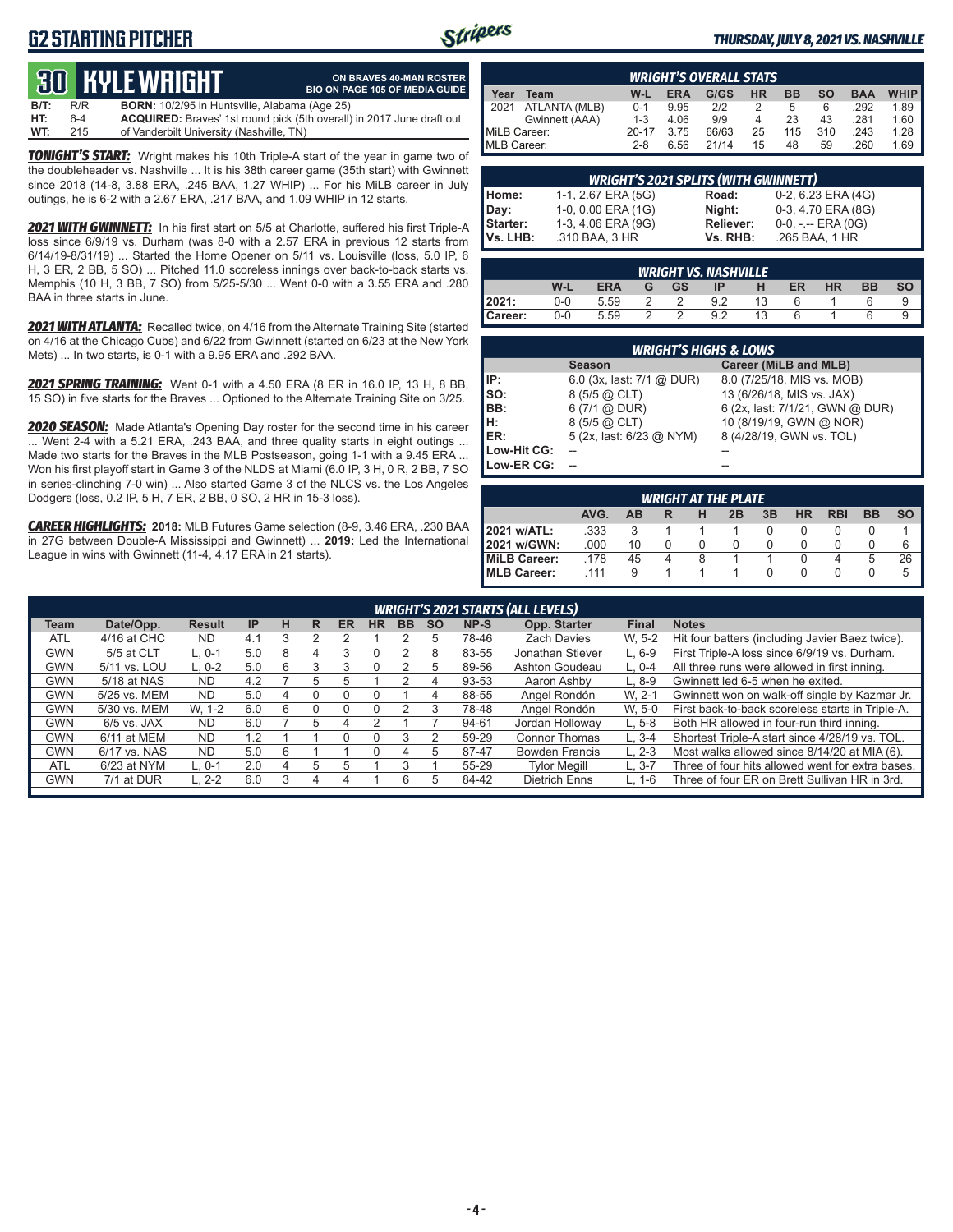#### **BULLPEN**



|                                | <b>STRIPERS PITCHING BREAKDOWN</b> |            |                                                     |     |     |           |           |           |            |  |  |
|--------------------------------|------------------------------------|------------|-----------------------------------------------------|-----|-----|-----------|-----------|-----------|------------|--|--|
|                                | W-L                                | <b>ERA</b> | IP                                                  | R   | ER  | <b>HR</b> | <b>BB</b> | <b>SO</b> | <b>BAA</b> |  |  |
| Starters:                      | $10 - 20$                          | 5.64       | 228.0                                               | 149 | 143 | 39        | 102       | 230       | 276        |  |  |
| <b>Relievers:</b>              | $13 - 12$                          | 3.15       | 248.1                                               | 99  | 87  | 26        | 92        | 290       | .221       |  |  |
| Total:                         | 23-32                              | 4.35       | 476.1                                               | 248 | 230 | 65        | 194       | 520       | 248        |  |  |
| <b>Saves/Opp:</b> 5/16 (31.3%) |                                    |            | <b>IR/Scored: 45/14 (31.1%)</b><br><b>Holds: 18</b> |     |     |           |           |           |            |  |  |

|                       | <b>PITCHING BY MONTH</b> |            |       |     |     |           |           |           |            |  |  |  |
|-----------------------|--------------------------|------------|-------|-----|-----|-----------|-----------|-----------|------------|--|--|--|
|                       | W-L                      | <b>ERA</b> | IP    | R   | ER  | <b>HR</b> | <b>BB</b> | <b>SO</b> | <b>BAA</b> |  |  |  |
| May:                  | $14 - 10$                | 3.50       | 211.0 | 90  | 82  | 28        | 65        | 240       | .222       |  |  |  |
| June:                 | $9 - 16$                 | 4.55       | 213.2 | 115 | 108 | 26        | 94        | 223       | .263       |  |  |  |
| July:                 | $0-6$                    | 6.97       | 51.2  | 43  | 40  | 11        | 35        | 57        | .291       |  |  |  |
| August:<br>September: |                          |            |       |     |     |           |           |           |            |  |  |  |

|                     | <b>RELIEF SUMMARY (CURRENT STRIPERS ONLY)</b> |            |    |           |                          |               |              |                                                                  |                         |  |  |
|---------------------|-----------------------------------------------|------------|----|-----------|--------------------------|---------------|--------------|------------------------------------------------------------------|-------------------------|--|--|
| <b>Pitcher</b>      | W-L                                           | <b>ERA</b> | G  | <b>GF</b> | <b>HLD</b>               | <b>SV/OPP</b> | <b>IR/RS</b> | <b>Last Gwinnett Relief Outing</b>                               | <b>Scoreless Streak</b> |  |  |
| Arano, Victor       | $0 - 1$                                       | 3.45       | 15 | h.        | 2                        | 1/3           | 2/0          | 7/4 at DUR: 1.1 IP, 1 H, 0 R, 1 BB, 3 SO, 1 WP (22p/13s)         | 2G (2.1 IP)             |  |  |
| Biddle, Jesse (L)   | $0 - 1$                                       | 2.19       | 12 |           | ٠                        | 0/1           | 5/2          | 7/7 vs. NAS: 1.0 IP, 1 H, 0 R, 0 BB, 2 SO (10p/7s)               | 4G (4.0 IP)             |  |  |
| Bradford, Chasen    | $3-0$                                         | 3.29       | 17 |           | 2                        | 0/1           | 2/2          | 7/7 vs. NAS: 1.0 IP, 1 H, 0 R, 0 BB, 3 SO (20p/14s)              | 1G (1.0 IP)             |  |  |
| Burrows, Thomas (L) | $1 - 0$                                       | 3.13       | 16 |           | 3                        | 0/0           | 12/3         | 7/6 vs. NAS: 2.0 IP, 1 H, 1 R, 1 ER, 0 BB, 1 SO, 1 HR (18p/13s)  | $-1G$                   |  |  |
| De La Cruz, Jasseel | $0-0$                                         | 5.40       |    |           |                          | 0/0           | 0/0          | 5/11 vs. LOU: 1.0 IP, 0 H, 0 R, 0 BB, 1 SO (9p/7s)               | 1G (1.0 IP)             |  |  |
| Flaa, Jay           | $0 - 1$                                       | 1.32       | 12 |           | 2                        | 0/0           | 2/0          | 7/4 at DUR: 2.0 IP, 0 H, 0 R, 0 BB, 4 SO (31p/19s)               | 1G (2.0 IP)             |  |  |
| Horacek, Mitch (L)  | $1 - 2$                                       | 4.76       | 10 | 2         | $\overline{\phantom{a}}$ | 0/0           | 0/0          | 7/4 at DUR: 1.2 IP, 0 H, 0 R, 0 BB, 0 SO (20p/13s)               | 2G (2.2 IP)             |  |  |
| Johnstone, Connor   | $0 - 0$                                       | 1.08       | 5  |           | $\overline{\phantom{a}}$ | 0/0           | 5/3          | 7/6 vs. NAS: 2.0 IP, 1 H, 1 R, 1 ER, 1 BB, 1 SO, 1 HR (33p/23s)  | $-2G$                   |  |  |
| Kelley, Trevor      | $0 - 2$                                       | 2.70       | 14 | 6         | 2                        | 0/1           | 4/1          | 7/7 vs. NAS (L): 1.0 IP, 3 H, 2 R, 2 ER, 0 BB, 1 SO (22p/14s)    | $-1G$                   |  |  |
| Lee, Dylan (L)      | $2 - 0$                                       | 1.96       | 15 | 3         | $\mathcal{P}$            | 0/1           | 3/0          | 7/3 at DUR: 2.0 IP, 0 H, 0 R, 0 BB, 2 SO (23p/18s)               | 1G (2.0 IP)             |  |  |
| Lopez, Yoan         | $2 - 2$                                       | 4.22       | 11 | 4         |                          | 0/1           | 2/2          | 7/4 at DUR (L): 0.1 IP, 3 H, 1 R, 1 ER, 1 BB, 1 SO (17p/10s)     | $-1G$                   |  |  |
| Newcomb, Sean (L)   | $0 - 0$                                       | 4.50       | 4  | 3         | $\Omega$                 | 0/0           | 0/0          | 7/7 vs. NAS: 1.0 IP, 3 H, 2 R, 2 ER, 0 BB, 1 SO, 1 HR (24p/14s)  | $-1G$                   |  |  |
| Roark. Tanner       | $1 - 1$                                       | 3.48       | 10 |           |                          | 0/1           | 0/0          | 7/4 at DUR: 2.0 IP, 1 H, 0 R, 1 BB, 3 SO (43p/25s)               | 1G (2.0 IP)             |  |  |
| Rodriguez, Jose     | $0 - 0$                                       | 3.60       |    |           |                          | 0/0           | 0/0          | 5/26 vs. MEM: 1.0 IP, 2 H, 1 R, 1 ER, 0 BB, 1 SO, 1 HR (13p/10s) | $-2G$                   |  |  |
| Tice, Ty            | $0 - 0$                                       | 3.38       |    | 2         |                          | 0/0           | 5/1          | 7/6 vs. NAS: 1.0 IP, 2 H, 2 R, 2 ER, 3 BB, 0 SO, 1 WP (25p/10s)  | $-1G$                   |  |  |

### **54 VICTOR ARANO** *- RHP - 26 YRS - COSAMALOAPAN, MEXICO*

- **• 2021 with GWN: 5/14 vs. LOU:** Earned GWN's first save of 2021 (1.0 IP, 1 H). **• 2021 with ATL:** Recalled on 5/8, but did not pitch ... Optioned on 5/10 ... DFA'd and outrighted to Gwinnett on 6/6.
- **• Spring Training:** 0-1, 34.71 ERA, .538 BAA, 1 SV in 3G with Atlanta.
- **• 2020:** Was a member of Philadelphia's 60-man player pool, but spent the entire year at the Alternate Site in Lehigh Valley ... DFA'd by the Phillies on 1/18.
- **• 2019:** Limited to just 6G with Triple-A Lehigh Valley (2-0, 0.00 ERA in 3G) and Philadelphia (1-0, 3.86 ERA in 3G) ... Was on injured list from 4/20-end of season (right elbow inflammation).
- **• Acquired:** Claimed off waivers from Philadelphia (1/22/21) ... Originally signed by the Los Angeles Dodgers as a non-drafted free agent (4/4/13).

**• MLB Career:** 3-2, 2.65 ERA, .224 BAA, 3 SV in 73G with Philadelphia (2017-19).

### **48 JESSE BIDDLE** *- LHP - 29 YRS - PHILADELPHIA, PA*

- **• 2021 with GWN: 5/22-6/13:** Posted a 1.50 ERA (1 ER in 6.0 IP) over 6 outings. **• 2021 with ATL:** Had his contract selected on 4/17, pitched in 8G with the Braves
- (0-0, 8.44 ERA, 10 ER in 10.2 IP) ... DFA'd on 5/17, outrighted to Gwinnett on 5/19. **• Spring Training:** 0-0, 3.00 ERA, .257 BAA, 2 SV in 9G with Cincinnati ... Released
- on 3/26 after re-signing as MiLB FA on 12/11/20. **• 2020:** Opened the year at Cincinnati's Alternate Training Site ... Contract selected
- on 8/25 (0-0, 0.00 ERA, 0 ER in 0.2 IP in 1G) ... Placed on 10-day injured list on 8/29 (left shoulder impingement) and missed the remainder of the year.
- **• Acquired:** MiLB FA (4/2/21) ... Originally Philadelphia's 1st-round pick (27th overall) in 2010 out of Germantown Friends High School (Philadelphia, PA).
- **• MLB Career:** 6-2, 5.07 ERA, .261 BAA, 1 SV in 99G with ATL (2018-19, 2021), SEA (2019), TEX (2019), CIN (2020).

### **28 CHASEN BRADFORD** *- RHP - 31 YRS - LAS VEGAS, NV*

- **• 2021 with GWN:** All 3 of his wins have been 2.0-IP outings: 5/15 vs. LOU (1 H, 0 R, 2 SO), 6/16 vs. NAS (3 H, 1 ER, 3 SO), and 6/24 at NOR (0 H, 0 R, 1 BB, 3 SO) ... **5/7-6/13:** Posted team-best 16.0-IP scoreless streak over 10G (6 H, 3 BB, 12 SO).
- **• 2020:** Re-signed by Seattle to an MiLB deal on 1/15, but was not included on the Mariners' 60-man player pool ... Did not play.
- **• 2019:** Split time between Seattle (0-0, 4.86 ERA, 1 SV in 12G) and Triple-A Tacoma (0-0, 6.75 ERA, 1 SV in 5G).
- **• Acquired:** MiLB FA (3/15/21) ... Originally the New York Mets' 35th round pick in 2011 out of the University of Central Florida.
- **• MLB Career:** 7-0, 3.89 ERA, .253 BAA, 1 SV in 86G with NYM, SEA (2017-19).

### **49 THOMAS BURROWS** *- RHP - 26 YRS - FLORENCE, AL*

- **• 2021 with GWN: 5/26 vs. MEM:** Earned his first win (1.0 IP, 0 H, 0 R, 2 SO) ... **6/20-7/2:** Struck out 12 over 7.0 scoreless IP (3 H, 1 BB) in 5G.
- **• MLB.com Prospect Rankings:** #21 (Braves Top 30).
- **• Spring Training:** 0-1, 6.75 ERA, .222 BAA, 0 SV in 4G with Atlanta.
- **• 2020:** Was an NRI to Spring Training, but not included on 60-man player pool.
- **• 2019:** Went 2-4 with a 4.42 ERA, .221 BAA, and 7 saves (7-for-9) in 43G between Double-A Mississippi and Gwinnett ... Stranded 16 of 17 inherited runners with the Stripers (94.1%) ... Won Atlanta's Bill Lucas Award for community service.
- **• Acquired:** Via trade with Seattle (1/11/17) ... Originally the Mariners' 4th-round pick in 2016 out of the University of Alabama.

#### **45 JAY FLAA** *- RHP - 29 YRS - BISMARCK, ND*

- **• 2021 with GWN: 5/13-6/24:** Did not allow an ER over his first 10G (1 R in 11.0 IP, 7 H, 9 BB, 15 SO, .171 BAA).
- **• 2021 with ATL:** From 5/23-5/30, went 0-0 with a 27.00 ERA (4 ER in 1.1 IP) in 1G.
- **• 2021 with BAL:** Selected by Baltimore on 4/26 and made his MLB debut on 4/27 vs. the NY Yankees (1.1 IP, 2 BB, 1 SO, struck out Aaron Judge) ... Optioned on 4/28, appeared in 1G with Triple-A Norfolk (0-0, 16.20) ... DFA'd on 5/8.
- **• Spring Training:** 0-0, 3.38 ERA, .200 BAA, 0 SV in 3G with Baltimore.
- **• 2020:** Was not on Baltimore's 60-man player pool, did not play.
- **• 2019:** Went 2-5 with a 4.69 ERA, .256 BAA, and 5 SV in 40G (3 starts) between Double-A Bowie and Norfolk (2-3, 5.24 ERA, 4 SV in 29G during Triple-A debut).
- **• Acquired:** Claimed off waivers from Baltimore (5/11/21) ... Originally the Orioles' 6th-round pick in 2015 out of North Dakota State University (Fargo, ND).
- **• MLB Career:** 0-0, 13.50 ERA, .300 BAA in 2G with Baltimore, Atlanta (2021).

### **59 MITCH HORACEK** *- LHP - 29 YRS - LITTLETON, CO*

- **• 2020 with GWN: 5/14 vs. LOU:** Earned his first win as a Striper (1.0 IP, 1 H, 0 R) . Was on the Development List from 5/25-5/30 and 6/2-6/15.
- **• Spring Training:** Did not pitch in Atlanta's MLB camp.
- **• 2020:** Signed with Minnesota, but was not on the Twins' 60-man player pool. **• 2019:** Pitched for both Double-A Hartford (4-0, 2.48 ERA in 34G) and Triple-A
- Albuquerque (1-1, 18.75 ERA in 12G) in the Colorado Rockies organization. **• Acquired:** MiLB FA (3/25/21) ... Originally Baltimore's 9th-round pick in 2013 out
- of Dartmouth College (Hanover, NH).

#### **51 CONNOR JOHNSTONE** *- RHP - 26 YRS - SAN DIEGO, CA*

- **• Leaderboard:** Entering 7/8, is among Triple-A East top 10 in starts (T-4th, 10).
- **• 2021 with GWN: Is 0-0 with a 1.80 ERA and .107 BAA in 5G in relief (1-6, 7.63 ERA, .320 BAA in 10 starts)** ... **5/4-5/8:** Threw 8.0 scoreless IP over his first 2 outings, includinga 5.0-inning spot start (win, 1 H, 0 BB, 5 SO) on 5/8 at CLT.
- **• Spring Training:** 0-1, 4.76 ERA, .273 BAA, 1 SV in 6G with Atlanta.
- **• 2020:** Was an NRI to Braves Spring Training, but not on 60-man player pool. **• 2019:** With Double-A Mississippi and Gwinnett, went 7-4 with a 4.24 ERA, .296
- BAA, and 1 SV in 35G (7 starts) ... His 7 wins ranked T-8th in the Braves org.
- **• Acquired:** Braves 21st-round pick in 2017 out of Wake Forest University.
- **• Local Product:** Played baseball at Roswell High School (Roswell, GA).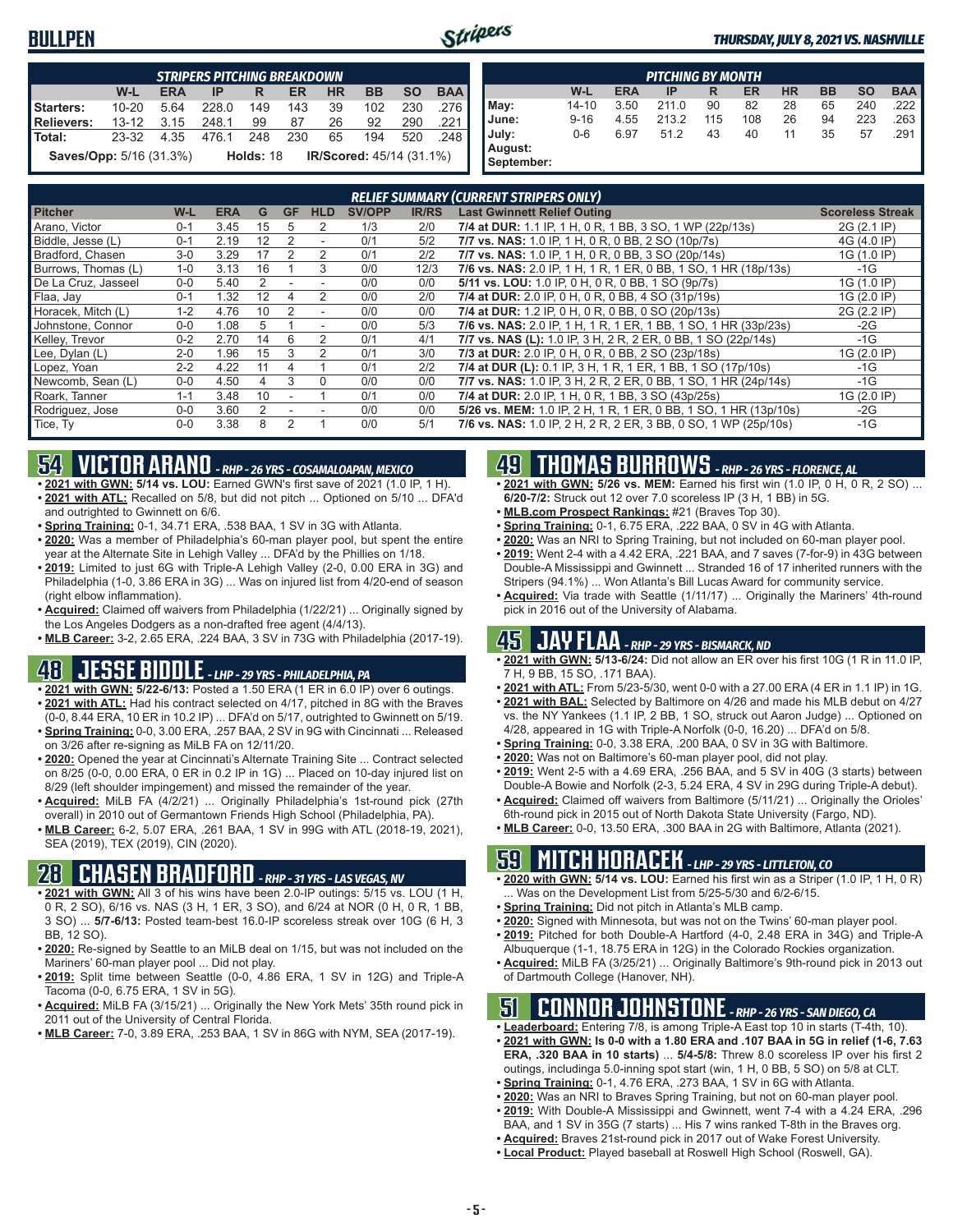### **43 TREVOR KELLEY** *- RHP - 27 YRS - PROVIDENCE, RI*

**BULLPEN**

- **• 2021 with GWN: 5/12-6/27:** Allowed runs in just 2 of 13G for a 1.72 ERA (3 ER in 15.2 IP, 13 H, 6 BB, 15 SO, .241 BAA).
- **• Spring Training:** Did not pitch in Chicago Cubs' MLB camp ... Released on 4/23. **• 2020:** Pitched in 4G with Philadelphia, going 0-0 with a 10.80 ERA ... Outrighted
- on 8/14 and spent the rest of the season at the Phillies Alternate Site. **• 2019:** In 52G with Triple-A Pawtucket, went 5-5 with a 1.79 ERA, .216 BAA, and
- 12 SV ... Was an International League Midseason and Postseason All-Star and a *Baseball America* Triple-A All-Star ... Led IL in appearances and was T-1st in saves ... Made MLB debut on 7/2 at Toronto and logged 10G with Boston (0-3, 8.64 ERA).
- **• Acquired:** MiLB FA (4/28/21) ... Originally Boston's 36th-round pick in 2015 out of the University of North Carolina at Chapel Hill.
- **• MLB Career:** 0-3, 9.26 ERA, .347 BAA, 0 SV in 14G with BOS (2019), PHI (2020).

#### **58 DYLAN LEE** *- LHP - 26 YRS - DINUBA, CA*

- **• 2021 with GWN: Has a 1.76 ERA (3 ER in 15.1 IP) and .151 BAA over his last 11G since 5/26** ... **5/4 at CLT:** Earned the win in his Stripers' debut (2.0 IP, 1 H, 1 R, 0 ER, 0 BB, 3 SO in 10-9 win in 12 innings) ... **6/11 at MEM:** Recorded his first pro hit, a double (1-for-2, R).
- **• Spring Training:** 0-0, 0.00 ERA, 0 SV in 2G with Miami ... Released on 3/29.
- **• 2020:** Was a non-roster invite to Marlins Spring Training, but was not on Miami's 60-man player pool ... Did not play.
- **• 2019:** Logged 45G between Double-A Jacksonville (0-3, 1.91 ERA, .176 BAA, 13 SV in 32G) and Triple-A New Orleans (1-3, 4.71 ERA, .329 BAA, 0 SV in 13G).
- **• Acquired:** MiLB FA (4/15/21) ... Originally Miami's 10th-round pick in 2016 out of Cal State Fresno (Fresno, CA).

### **55 YOAN LOPEZ** *- RHP - 28 YRS - NUEVA GERONA, CUBA*

- **• 2021 with GWN:** Has earned both of his wins in extra innings, 6/9-G2 at MEM (1.0 IP, 1 H, 0 R in 3-1 win in 8 innings) and 6/18 vs. NAS (1.0 IP, 2 H, 1 R, 0 ER, 1 SO in 8-7 win in 10 innings).
- **• 2021 with ARI:** Began the season on Arizona's Opening Day roster ... In 2 stints, went 0-0 with a 6.57 ERA (9 ER in 12.1 IP) and 0 SV (0-for-3) in 13G ... DFA'd on 5/20, traded to Atlanta on 5/22 and optioned to Gwinnett.
- **• Spring Training:** 1-0, 4.91 ERA, .214 BAA, 0 SV in 8G with Arizona.
- **• 2020:** In 20G with Arizona, went 0-1 with a 5.95 ERA, .269 BAA, and 2 holds.
- **• 2019:** Set MLB career highs in G (70) and holds (21), going 2-7 with a 3.41 ERA, .232 BAA, and 1 SV (1-for-4) with the D-backs.
- **• Acquired:** Via trade with Arizona in exchange for CF Deivi Estrada (5/22/21) ... Originally signed by the D-backs as a NDFA out of Cuba (1/16/15).
- **• MLB Career:** 2-8, 4.25 ERA, .252 BAA, 1 SV in 113G with Arizona (2018-21).

### **24 SEAN NEWCOMB** *- LHP - 28 YRS - BROCKTON, MA*

- **• 2021 with GWN:** Has been optioned twice, on 5/5 and 6/30 ... **5/6-7/3:** Struck out 8 over 3.0 scoreless IP (1 H, 1 BB) in 3G.
- **• Gwinnett Career:** 5-4 with a 2.84 ERA and .209 BAA in 19G (14GS) since 2017.
- **• 2021 with ATL:** In 23G, is 2-0 with a 5.82 ERA, .222 BAA, and 1 SV (1-for-2).
- **• Spring Training:** 0-0, 1.29 ERA, .227 BAA, 0 SV in 6G (1GS) with Atlanta.
- **• 2020:** Made just 4 starts with the Braves (0-2, 11.20 ERA) ... Spent most of the year at the Alternate Training Site at Coolray Field.
- **• Acquired:** Via trade with the Los Angeles Angels in exchange for SS Andrelton Simmons (11/12/15) ... Originally the Angels' 1st-round pick (15th overall) in 2014 out of the University of Hartford (West Hartford, CT).
- **• MLB Career:** 24-23, 4.26 ERA, .241 BAA, 2 SV in 132G (57GS) with Atlanta (2017-21) ... In 6G during the 2018-19 Postseasons, went 1-0 with a 1.08 ERA.

### **57 TANNER ROARK** *- RHP - 34 YRS - WILMINGTON, IL*

- **• 2021 with GWN: 5/23 at NAS:** Struck out 3 over 1.0 IP in his Stripers debut ... **6/10 at MEM:** Tossed 2.0 innings in relief (1 H, 0 R, 1 BB, 1 SO) for first win ... **6/4-6/20:** Pitched 11.0 scoreless innings over 5G (8 H, 4 BB, 11 SO, .205 BAA).
- **• 2021 with ATL:** Contract selected on 6/24, but did not pitch before being optioned back to Gwinnett on 6/27.
- **• 2021 with TOR:** Was on Toronto's Opening Day roster, went 0-1 with a 6.43 ERA in 3G (1 start) ... Released by the Blue Jays on 5/3.
- **• Spring Training:** 2-1, 8.44 ERA, .295 BAA in 4 starts with Toronto.
- **• 2020:** Made 11 starts with the Blue Jays, going 2-3 with a 6.80 ERA and .309 BAA.
- **• 2019:** Went 10-10 with a 4.35 ERA and .275 BAA in 31 starts with CIN and OAK. **• Acquired:** MiLB FA (5/10/21) ... Originally Texas's 25th-round pick in 2008 out of the University of Illinois at Urbana-Champaign.
- **• MLB Career:** 76-68, 3.85 ERA, .254 BAA, 1 SV in 227G (184 starts) with WSH, CIN, OAK, TOR (2013-21) ... Pitched in 2014 and 2016 Postseasons with Nationals (0-1, 3.86 ERA in 3G, 1 start).

#### **53 TY TICE** *- RHP - 24 YRS - PRAIRIE GROVE, AR*

- **• 2021 with GWN: 6/10 at MEM:** Threw 1.0 scoreless IP (0 H, 0 BB, 1 SO) in his Stripers debut, combining with 5 pitchers on a 2-hit shutout ... **6/10-7/2:** Scored upon in just 1 of 7G (1.29 ERA, 1 ER in 7.0 IP, 4 H, 1 BB, 7 SO, .174 BAA).
- **• 2021 with ATL:** Recalled on 6/20 and pitched once (6/21 at NYM, 1.0 IP, 1 H, 0 R, 1 BB, 0 SO) ... Optioned back to Gwinnett on 6/24.
- **• 2021 with TOR:** Recalled from the Alternate Training Site 3 times (4/9, 4/24, 5/22), went 0-0 with a 5.14 ERA (4 ER in 7.0 IP) in 4G during his MLB debut ... Also pitched once for Triple-A Buffalo (0 ER in 1.0 IP) ... DFA'd on 5/30.
- **• Spring Training:** 1-0, 9.00 ERA, .273 BAA, 0 SV in 6G with Toronto.
- **• 2020:** Spent the entire year at the Blue Jays' Alternate Training Site ... Did not reach the Majors ... Had his contract selected by Toronto on 11/20.
- **• 2019:** Between Double-A New Hampshire and Triple-A Buffalo, went 3-4 with a 2.34 ERA, .196 BAA, and 8 saves (8-for-12) in 46 relief appearances.
- **• Acquired:** Via trade from Toronto in exchange for cash (6/4/21) ... Originally the Blue Jays' 16th-round pick in 2017 out of Central Arkansas.
- **• MLB Career:** 0-0, 4.50 ERA, .303 BAA in 5G with Toronto, Atlanta (2021).

|                        |           | <b>SCORELESS INNINGS STREAKS (10-PLUS INNINGS)</b> |                       |
|------------------------|-----------|----------------------------------------------------|-----------------------|
| <b>Pitcher</b>         | Length    | <b>Dates</b>                                       | <b>Stats</b>          |
| Bradford, C.           | 16.0 IP   | 5/7-6/13 (10G)                                     | 1-0, 6 H, 3 BB, 12 SO |
|                        | $12.0$ IP | $5/25 - 6/5$ (3GS)                                 | 1-0, 11 H, 3 BB, 8 SO |
| Wright, K<br>Roark, T. | $11.0$ IP | $6/4 - 6/20$ (5G)                                  | 1-0, 8 H, 4 BB, 11 SO |

| <b>PITCHER AWARDS &amp; HONORS</b> |                                     |                         |  |  |  |  |  |  |  |
|------------------------------------|-------------------------------------|-------------------------|--|--|--|--|--|--|--|
| Pitcher                            | <b>Award/Date</b>                   | <b>Stats</b>            |  |  |  |  |  |  |  |
| Wilson, B.                         | AAA East Pitcher of Week (6/28-7/4) | 0-0, 7.0 IP, 0 ER, 7 SO |  |  |  |  |  |  |  |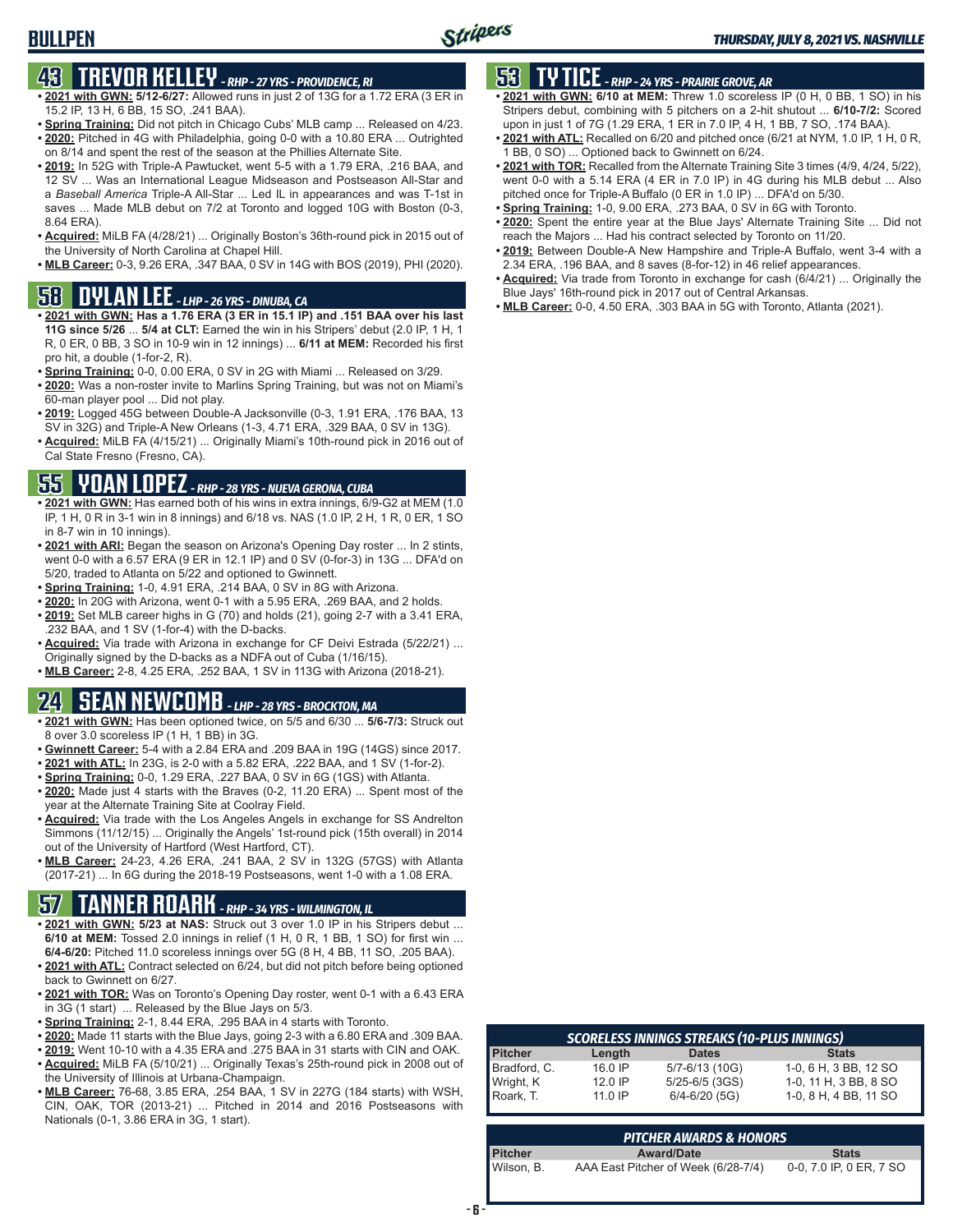#### Stripers **OFFENSE** *THURSDAY, JULY 8, 2021 VS. NASHVILLE TOTAL:* .239, 64 HR, .733 OPS *RISP:* .249, 17 HR, .754 OPS *RUNS/INNING: 1 2 3 4 5 6 7 8 9 X TOT Vs. LHP:* .250, 27 HR, .776 OPS *RISP/2O:* .222, 7 HR, .689 OPS **Stripers:** 44 25 19 30 24 31 26 34 22 11 266 **Opponents:** 38 35 36 30 15 28 25 18 11 12 248 *Vs. RHP:* .232, 37 HR, .708 OPS *LOADED:* .250, 3 HR, .807 OPS

|                            |                          |                |                          |                          |                          |                |                | <b>HOME RUNS</b>       |                                                  |                | <b>MULTI-GAMES</b>       |                |
|----------------------------|--------------------------|----------------|--------------------------|--------------------------|--------------------------|----------------|----------------|------------------------|--------------------------------------------------|----------------|--------------------------|----------------|
| <b>Player</b>              | 1 <sub>R</sub>           | 2R             | 3R                       | <b>GS</b>                | Tot.                     |                |                | Off LH Off RH Team W-L | Last HR with Gwinnett (Regular Season)           | Hit            | <b>RBI</b>               | <b>HR</b>      |
| <b>Almonte</b>             | $\overline{2}$           |                |                          |                          | 3                        |                | 2              | $3-0$                  | 5/30/21 vs. MEM, 1R (RH Connor Jones)            | 8              | 5                        |                |
| Arcia                      | 10                       | 3              | $\sim$                   | $\overline{\phantom{a}}$ | 13                       | 6              | 7              | $7 - 4$                | 7/3/21 at DUR, 1R/Leadoff (RH Shane Baz)         | 16             | 8                        | 1              |
| Brugman                    | $\overline{\phantom{0}}$ |                |                          |                          |                          |                |                | $0 - 0$                |                                                  |                |                          |                |
| Camargo                    | 3                        | $\overline{2}$ |                          |                          | 6                        | 3              | 3              | $2 - 3$                | 7/1/21 at DUR, 1R (RH Brent Honeywell Jr.)       | 12             | $\overline{4}$           |                |
| Casteel                    |                          | $\overline{2}$ |                          |                          | 3                        | $\overline{2}$ |                | $2 - 1$                | 6/24/21 at NOR, GS (LH Zac Lowther)              | 5              | 5                        |                |
| Contreras                  |                          |                |                          |                          |                          |                |                | $0 - 0$                |                                                  |                | $\overline{\phantom{a}}$ |                |
| Demeritte                  | 4                        | $\overline{2}$ |                          |                          | 6                        | 4              | 2              | $5-1$                  | 5/30/21 vs. MEM, 1R (LH Bernardo Flores Jr.)     | 7              | $\overline{4}$           |                |
| Ervin                      | 2                        | $\overline{2}$ |                          | $\overline{\phantom{a}}$ | 5                        | 3              | 2              | $3 - 2$                | 7/7/21 vs. NAS, PH, 2R (LH Aaron Ashby)          | 4              | 5                        | $\sim$         |
| Goins                      |                          |                |                          |                          | $\overline{2}$           |                |                | $1 - 1$                | 7/4/21 at DUR, 2R (RH Joe Ryan)                  | 11             | 6                        |                |
| Gore                       |                          |                | $\overline{\phantom{0}}$ |                          | $\overline{\phantom{a}}$ |                |                | $0 - 0$                |                                                  | 2              | $\overline{\phantom{a}}$ |                |
| Heredia                    |                          |                |                          |                          | ٠                        |                |                | $0 - 0$                | ---                                              |                | ٠                        |                |
| Inciarte                   | ۰.                       |                |                          |                          |                          |                | $\sim$         | $0 - 0$                | ---                                              | ٠              | $\overline{\phantom{a}}$ | ٠              |
| Jackson                    | 3                        | $\overline{2}$ |                          |                          | 7                        | 4              | 3              | $3 - 1$                | 7/2/21 at DUR, 1R (RH Chris Mazza) - 2nd of Game | 5              | 5                        | $\overline{2}$ |
| Kazmar Jr.                 | $\overline{2}$           |                |                          |                          | 4                        |                | 3              | $1 - 3$                | 6/6/21 vs. JAX, 1R (RH Parker Bugg)              | $\overline{2}$ | 3                        |                |
| Kipnis                     |                          |                |                          |                          | 3                        |                | 3              | $2 - 1$                | 6/26/21 at NOR, 1R (RH Conner Greene)            | $\overline{7}$ | 3                        |                |
| Lucroy                     |                          |                |                          |                          | 2                        |                | 2              | $1 - 1$                | 6/10/21 at MEM, 3R (RH Grant Black)              | 4              | 3                        | $\sim$         |
| Martinez                   | ۰.                       |                |                          | ۰                        | $\overline{\phantom{a}}$ |                |                | $0 - 0$                |                                                  | $\overline{2}$ |                          |                |
| Morales                    |                          |                |                          |                          |                          |                |                | $1 - 0$                | 5/7/21 at CLT, 3R (RH Joe De Carlo)              |                |                          |                |
| $\sqrt{\frac{1}{2}}$ Pache |                          |                |                          |                          | $\overline{2}$           |                |                | $1 - 0$                | 6/10/21 at MEM, 2R (LH Tyler Webb), 2nd of Game  | 3              | 3                        | 1              |
| Sanchez                    |                          |                |                          |                          |                          |                |                | $1 - 0$                | 6/16/21 vs. NAS, 3R (RH Miguel Sanchez)          | 3              | $\overline{2}$           |                |
| Snider                     | 2                        |                | $\overline{\phantom{0}}$ | $\overline{\phantom{a}}$ | $\overline{2}$           |                | $\overline{2}$ | $2 - 0$                | 6/18/21 vs. NAS, 1R (RH Patrick Weigel)          |                |                          |                |
| Unroe                      |                          |                |                          |                          |                          |                |                | $0 - 0$                | 7/19/19 vs. ROC, 1R (RH Drew Hutchison)          |                |                          |                |
| <b>Waters</b>              | $\mathcal{P}$            |                |                          |                          | 4                        | $\mathfrak{p}$ | $\mathcal{P}$  | $0 - 3$                | 7/3/21 at DUR, 3R (RH Phoenix Sanders)           | 11             | 3                        |                |
| Total:                     | 34                       | 18             | 9                        | 3                        | 64                       |                |                |                        |                                                  |                |                          |                |

**Back-to-Back Homers (1x):** Almonte (GS) / Snider, 5/7 at CLT (1st Inning)

**Back-to-Back-to-Back Homers (1x):**

Arcia (2R) / Camargo / Demeritte, 5/8 at CLT (6th Inning)

**Pinch-Hit Homers (3x):** Demeritte (1R), 5/12 vs. LOU (7th Inning) Casteel (2R), 6/3 vs. JAX (7th Inning) Ervin (2R), 7/7 vs. NAS (6th Inning)

**Leadoff (Game) Homers (2x):** Waters, 5/19 at NAS Arcia, 7/3 at DUR

#### **Walk-Off Homers (1x):**

Arcia (Solo), 5/16 vs. LOU (9th Inning)

| <b>STRIPERS BATTING BY MONTH</b> |            |    |    |    |    |            |           |            |            |            |
|----------------------------------|------------|----|----|----|----|------------|-----------|------------|------------|------------|
|                                  | <b>AVG</b> | G  | 2B | 3B | HR | <b>RBI</b> | <b>SB</b> | <b>OBP</b> | <b>SLG</b> | <b>OPS</b> |
| May:                             | .254       | 24 | 43 | 2  | 36 | 138        | 24        | .366       | .445       | .811       |
| Uune:                            | .227       | 25 | 36 | 3  | 21 | 88         | 23        | .308       | .357       | .665       |
| July:                            | .225       | 6  | 10 | 0  |    | 22         | 3         | .307       | .377       | 684        |
| August:<br>September:            |            |    |    |    |    |            |           |            |            |            |

|                |       |                | <b>PINCH HITTERS</b> |                |          |           |            |
|----------------|-------|----------------|----------------------|----------------|----------|-----------|------------|
| <b>Player</b>  | AVG.  | AB             | н                    | 2B             | 3B       | <b>HR</b> | <b>RBI</b> |
| Almonte        | 1.000 |                |                      | 0              | 0        | 0         | 2          |
| Arcia          | ---   | $\Omega$       | $\Omega$             | $\Omega$       | $\Omega$ | 0         | $\Omega$   |
| Casteel        | .150  | 20             | 3                    | 4              | $\Omega$ |           | 4          |
| Demeritte      | .400  | 5              | $\overline{2}$       | 1              | 0        |           | 1          |
| Ervin          | .400  | 5              | $\overline{2}$       | $\Omega$       | $\Omega$ | 1         | 3          |
| Goins          | .000  | $\overline{2}$ | 0                    | $\Omega$       | 0        | $\Omega$  | $\Omega$   |
| Gore           | .333  | 3              | 1                    | $\Omega$       | 0        | 0         | $\Omega$   |
| Kazmar Jr.     | .000  | 6              | $\Omega$             | 0              | 0        | $\Omega$  | $\Omega$   |
| Lucrov         | .000  | 3              | 0                    | 0              | 0        | 0         | 0          |
| <b>Morales</b> | .000  |                | $\mathbf 0$          | $\Omega$       | $\Omega$ | 0         | $\Omega$   |
| Pache          | ---   | $\Omega$       | $\Omega$             | $\Omega$       | $\Omega$ | $\Omega$  | $\Omega$   |
| Sanchez        | .000  | 6              | $\mathbf 0$          | $\Omega$       | $\Omega$ | 0         | 0          |
| Snider         | .083  | 12             | 1                    | 0              | $\Omega$ | $\Omega$  | $\Omega$   |
| Unroe          | .000  | 4              | $\Omega$             | $\Omega$       | $\Omega$ | $\Omega$  | $\Omega$   |
| Totals:        | .147  | 68             | 10                   | $\overline{2}$ | $\bf{0}$ | 3         | 10         |

| <b>HITTING STREAKS (10-PLUS GAMES)</b> |                |                                        |  |  |  |  |  |  |  |  |  |
|----------------------------------------|----------------|----------------------------------------|--|--|--|--|--|--|--|--|--|
| Player                                 | Length/Dates   | <b>Stats</b>                           |  |  |  |  |  |  |  |  |  |
| Arcia                                  | 13G (5/4-5/18) | .393 (22-56), 4 2B, 7 HR, 17 R, 12 RBI |  |  |  |  |  |  |  |  |  |

|                   |                    | <b>ON-BASE STREAKS (15-PLUS GAMES)</b> |
|-------------------|--------------------|----------------------------------------|
|                   | Length/Dates       | <b>Stats</b>                           |
| Player<br>Camargo | 16G (6/18-Current) | .300 (18-60), 4 2B, 2 HR, 6 RBI, 6 BB  |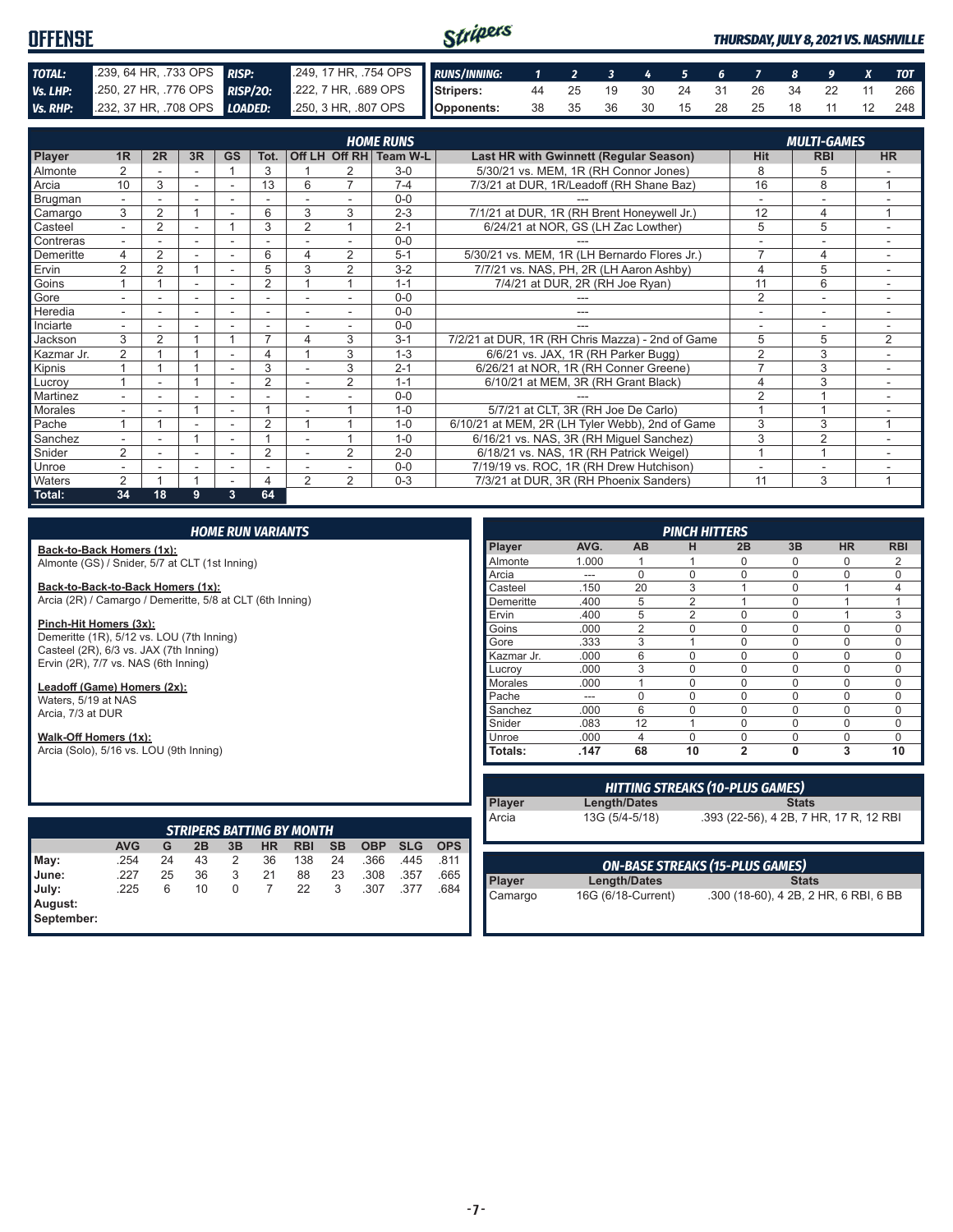#### **17 JOHAN CAMARGO** *- INF - 27 YRS - PANAMA CITY, PANAMA*

**SEASON WITH GWN:**  $.302, 6$  HR, 20 RBI, 0 SB,  $.881$  OPS *HIT STREAK:* 1G (1-4)<br>**7/7 vs. NAS:** 1-4, BB, SO **SERIES:** .143 (1-7) *7/7 vs. NAS:* 1-4, BB, SO

- **• Leaderboard:** Entering 7/8, ranks among Triple-A East top 10 in OBP (5th, .397) and AVG (10th, .302).
- **• 2021 with GWN: Has a 16G on-base streak since 6/18** ... **Has hit safely in 19 of 23G since 6/10, batting .337 (30-for-89, 6 2B, 1 3B, 3 HR, 13 R, 10 RBI, .926 OPS)** ... **5/4-5/22:** Hit safely in each of his first 9G (.364, 2 2B, 3 HR, 13 R, 8 RBI) ... **5/8 at CLT:** Notched his first career multi-HR game (2-for-4, 2 HR, 2 RBI) ... **6/5 vs. JAX:** Started 5-4-3 triple play, Gwinnett's first since 5/28/19 at TOL ... **6/10 at MEM:** Homered for first time since 5/8 (2-run, #4) in 4-for-5, 2-RBI effort.
- **• Gwinnett Career:** Has hits in 74 of 97G (76.2%) since 2017, batting .327 (124-for-379, 26 2B, 2 3B, 15 HR, 64 R, 62 RBI, 1 SB, .920 OPS).
- **• 2021 with ATL:** In 5 stints with the Braves, batting .000 (0-for-15, 1 R) in 14G.
- **• Spring Training:** .186, 2 2B, 1 HR, 4 R, 3 RBI in 18G with Atlanta.
- **• 2020:** Made Braves' Opening Day roster and batted .200 (8 2B, 4 HR, 16 R, 9 RBI) in 35G ... Added to the NLCS roster in place of injured Adam Duvall prior to Game 2 and played in 4G (.250, 2-for-8, 1 2B, 1 RBI).
- **• Acquired:** NDFA (7/2/10) out of Panama City, Panama.
- **• MLB Career:** .257, 68 2B, 4 3B, 34 HR, 144 RBI, 2 SB in 363G with Atlanta (2017- 21) ... Played in 2018 and 2020 Postseasons (.087, 1 2B, 1 RBI in 8G).

### **9 RYAN CASTEEL** *- 1B/C - 30 YRS - CHATTANOOGA, TN*

*SEASON WITH GWN:*.261, 3 HR, 17 RBI, 0 SB, .760 OPS *HIT STREAK:* -1G (0-1) *7/7 vs. NAS:*PH, 0-1, SO *SERIES:* .200 (1-5)

- **• 2021 with GWN: 5/15-5/18:** Had 6 RBI in 3G span, including 5/15 vs. LOU (1 for-2, GW 3-run 2B, 3 RBI) and 5/16 vs. LOU (1-for-3, HR, 2 RBI) ... **6/2 vs. JAX:** Notched pinch-hit 2-run 2B ... **6/3 vs. JAX:** Hit pinch-hit 2-run HR (#2) ... **6/24 at NOR:** Crushed game-winning grand slam (#3) in 6-2 victory (1-for-4, 4 RBI), his 2nd career slam (first since 7/20/13 with Adv-A Modesto).
- **• Spring Training:** Did not play in Atlanta's MLB camp.
- **• 2020:** Was not on the Braves' 60-man player pool ... Did not play.
- **• 2019:** Played 118G with Double-A Mississippi, batting .263 (21 2B, 2 3B, 21 HR, 73 RBI, .811 OPS) ... Ranked 2nd in the Southern League in homers and RBI, 3rd in slugging (.477) ... Was his 2nd career 20-homer season (hit 22 in 2013).
- **• Acquired:** MiLB FA (3/14/21) ... Originally Colorado's 17th-round pick in 2010 out of Cleveland State Community College (Cleveland, TN).

#### **14 WILLIAM CONTRERAS** *- C - 23 YRS - PUERTO CABELLO, VZ SEASON WITH GWN:*.--- *HIT STREAK:* ---

*7/7 vs. NAS:*DNP *SERIES:* .--- (0-0)

- **• 2021 with GWN:** Optioned on 7/7 ... Set to play in Triple-A for the first time after having already played in the Majors (2020-21).
- **• 2021 with ATL:** On the Braves' Opening Day roster ... Hit .204 (3 2B, 1 3B, 7 HR, 16 R, 21 RBI, .666 OPS) in 44G through 7/6.
- **• Spring Training:** .350, 3 2B, 1 HR, 5 R, 7 RBI in 17G with Atlanta.
- **• 2020:** Spent most of the year at the Alternate Training Site at Coolray Field ... Recalled by Atlanta for his MLB debut on 7/24 ... Hit .400 (4-for-10, 1 2B, 1 RBI) in 4G before being optioned on 7/29.
- **• 2019:** Between FLA and MIS, hit .255 (20 2B, 6 HR, 50 R, 39 RBI) in 110G ... Named a Florida State League Midseason All-Star.
- **• Bloodlines:** Older brother is Chicago Cubs' C Willson Contreras.
- **• Acquired:** NDFA (2/1/15) out of Puerto Cabello, Venezuela.
- **• MLB Career:** .217, 4 2B, 1 3B, 7 HR, 22 RBI, 0 SB in 48G with Atlanta (2020-21).

### **18 PHILLIP ERVIN** *- OF - 28 YRS - MOBILE, AL*

*SEASON WITH GWN:*.184, 5 HR, 18 RBI, 7 SB, .657 OPS *HIT STREAK:* 1G (1-1)

*7/7 vs. NAS:*PH, 1-1, HR (5), R, 2 RBI *SERIES:* 1.000 (1-1), HR, 2 RBI

- **• 2021 with GWN: 6/2 vs. JAX:** Hit decisive 3-run HR (#1) and tallied season-high 4 RBI (1-for-4, R) ... **6/13 at MEM:** Belted game-tying 2-run HR (#2) with 2 outs in the 9th of an eventual 7-6 loss (1-for-3, 1 R, 2 RBI) ... **7/7 vs. NAS:** Clubbed game-tying 2-run pinch-hit HR (#5, 1-for-1, 2 RBI).
- **• Spring Training:** .276, 0 HR, 2 RBI, 1 SB, .647 OPS in 18G with Atlanta ... DFA'd on 3/28, outrighted to the Alternate Training Site on 4/3.
- **• 2020:** Between Cincinnati and Seattle, hit .149 with 3 2B, 4 RBI, 1 SB in 37G ... DFA'd by the Reds (8/28), Mariners (12/16), and Chicago Cubs (2/20/21).
- **• Acquired:** Off waivers from the Chicago Cubs (2/22/21) ... Originally Cincinnati's 1st-round pick (27th overall) in 2013 out of Samford University (Homewood, AL).
- **• MLB Career:** .247, 26 2B, 8 3B, 17 HR, 68 RBI, 15 SB in 237G with CIN, SEA (2017-20) ... Talled 7 of his 8 career triples in 2019 (ranked 7th in NL).

#### **8 RYAN GOINS** *- INF - 33 YRS - TEMPLE, TX*

*SEASON WITH GWN:*.270, 2 HR, 22 RBI, 0 SB, .716 OPS *HIT STREAK:* 1G (3-5) *7/7 vs. NAS:*3-5, RBI *SERIES:* .333 (3-9), RBI

- **• 2021 with GWN: 5/4 at CLT:** Hit Gwinnett's first HR of the season (solo, 2-for-5, RBI) ... **5/12 vs. LOU:** Set season highs for hits (3-for-4) and RBI (3) ... **6/18-6/29:** Posted season-best 8G hitting streak (.400, 10-for-25, 1 2B, 3 R, 6 RBI) ... **7/4 at DUR:** Homered for the first time since Opening Night (2-run, #2, 1-for-4, 2 RBI).
- **• Triple-A Career:** Has played for BUF (2013-16), LHV (2018), CLT (2019), and GWN (2021) ... Was teammates with MGR Matt Tuiasosopo in 2014 with BUF.
- **• Spring Training:** .391, 2 2B, 0 HR, 5 RBI, 0 SB, .960 OPS in 16G with Atlanta.
- **• 2020:** Played in 14G with the Chicago White Sox, batting .000 (0-for-9, 4 R) ... Spent most of the year at the Alternate Training Site in Schaumburg, IL.
- **• Acquired:** MiLB FA (2/25/21) ... Originally Toronto's 4th-round pick in 2009 out of Dallas Baptist University (Dallas, TX).
- **• MLB Career:** .228, 71 2B, 12 3B, 22 HR, 158 RBI in 555G with TOR, KC, CWS (2013-20) ... Played for TOR in 2015-16 Postseasons (.146, 1 HR, 5 RBI in 14G).

#### **5 TERRANCE GORE** *- OF - 30 YRS - MACON, GA*

*SEASON WITH GWN:*.278, 0 HR, 0 RBI, 13 SB, .768 OPS *HIT STREAK:* 1G (1-2) *7/7 vs. NAS:*1-2, 2 R, BB, SO *SERIES:* .500 (1-2)

- **• Leaderboard:** Entering 7/8, ranks among Triple-A East top 10 in SB (5th, 13). **• 2021 with GWN:** Is 13-for-14 (92.9%) in stolen base attempts over 20G, has a pair of 2-steal games (5/18 at NAS, 6/18 vs. NAS) ... **6/9-G2 at MEM:** Stole 3rd and
- scored winning run in 8th inning of 3-1 victory.
- **• Spring Training:** Did not play in Atlanta's MLB camp.
- **• 2020:** Logged 2G in his lone season with the Los Angeles Dodgers (0 PA).
- **• Acquired:** MiLB FA (2/18/21) ... Originally Kansas City's 20th-round pick in 2011 out of Gulf Coast Community College (Panama City, FL).
- **• MLB Career:** .224, 2 2B, 1 3B, 0 HR, 1 RBI, 40 SB in 102G with KC, CHC, LAD (2014-20) ... Played in the Postseason with KC (2014-15) and CHC (2018), going 0-for-2 with 3 R, 5 SB ... Won World Series with the Royals in 2015.

#### **56 ALEX JACKSON** *- C - 25 YRS - SAN DIEGO, CA*

| <b>SEASON WITH GWN:</b> .271. 7 HR. 17 RBI. 1 SB. 1.072 OPS | <b>HIT STREAK:</b> $4G(7-18)$   |
|-------------------------------------------------------------|---------------------------------|
| 7/7 vs. NAS: 2-4, 2B, BB, SO                                | <b>SERIES:</b> .500 (4-8), 2 2B |

- **• MLB Rehab:** On Atlanta's 10-day IL since 5/2 (strained left hamstring) ... Moved to 60-day IL on 6/24 ... Assigned to rehab with GWN twice (5/21, 6/30).
- **• 2021 with GWN: Batting .314 (16-for-51, 4 2B, 1 3B, 7 HR, 10 R, 17 RBI, 1.222 OPS) in last 13G since 5/27** ... **5/27 vs. MEM:** Set career highs in HR (3) and RBI (7) in 4-for-4 effort ... **6/9-G1 at MEM:** Belted GW 3-run HR (#5) in 5-4 win ... **7/2 at DUR:** Notched his 7th career multi-HR game with GWN (2-for-5, 2 HR, 3 RBI).
- **• Gwinnett Career:** Of his 108 career hits with the Stripers, 65 (60.2%) have gone for extra bases (24 2B, 3 3B, 38 HR) ... Has an .846 OPS in 136G.
- **• 2021 with Atlanta:** Made the Braves' Opening Day roster for the first time in his career ... Hit .043 (1-for-23, 2 R) in 10G prior to the injury.
- **• Spring Training:** .194, 2 2B, 2 HR, 8 RBI, .716 OPS in 14G with Atlanta.
- **• 2020:** Spent most of the year at the Alternate Training Site in Gwinnett ... In 5G with Atlanta, batted .286 (2-for-7, 1 2B).
- **• Acquired:** Via trade with Seattle in exchange for RHP Max Povse and RHP Rob Whalen (11/28/16) ... Originally the Mariners' 1st-round pick (6th overall) in 2014 out of Rancho Bernardo High School (San Diego, CA).
- **• MLB Career:** .070, 1 2B, 2 R, 0 RBI in 19G with Atlanta (2019-21).

#### **4 SEAN KAZMAR JR.** *- INF - 36 YRS - VALDOSTA, GA*

| <b>SEASON WITH GWN: .178. 4 HR. 14 RBI. 1 SB. .574 OPS</b> | <b>HIT STREAK:</b> $1G(1-5)$  |
|------------------------------------------------------------|-------------------------------|
| 7/7 vs. NAS: 1-5, 2B, R, SO                                | <b>SERIES:</b> .125 (1-8), 2B |

- **• 2021 with GWN: 5/25 vs. MEM:** Lined a walk-off single in the 9th for a 2-1 win, his first career walk-off RBI with Gwinnett ... **6/6 vs. JAX:** Tied Joey Terdoslavich for 3rd on Gwinnett's career home run list (#41, 1-for-4, 1 RBI).
- **• Gwinnett Career:** Batting .264 (639-for-2417, 132 2B, 12 3B, 41 HR, 291 R, 284 RBI, 24 SB) in 704G over 8 seasons ... Leads in career G, AB, H, TB (918), 2B, R, RBI ... Ranks 2nd in career 3B (12) ... Ranks T-3rd in career HR (41).
- **• 600 Club:** His 639 hits are 4th in Richmond/Gwinnett history (Larry Whisenton leads with 657) ... Is one of 5 in RICH/GWN history with 600 hits.
- **• 2021 with ATL:** Contract selected on 4/17, has spent 2 stints with Atlanta (4/17- 4/23, 5/4-5/7), going 0-for-2 ... Pinch hit on 4/17 at the Chicago Cubs, marking his first MLB appearance in 4,589 days since 9/23/08 with San Diego ... The last player with a bigger gap between MLB appearances was Ralph Winegarner (13 years, 14 days between 6/23/36 with CLE and 7/7/49 with STL).
- **• Spring Training:** .409, 3 HR, 9 RBI, 0 SB, 1.415 OPS in 25G with Atlanta.
- **• 2020:** Was an NRI to Braves Spring Training, but not on 60-man player pool.
- **• Acquired:** MiLB FA (12/7/20) ... Originally San Diego's 5th-round pick in 2004 out of the College of Southern Nevada.
- **• MLB Career:** .195, 1 2B, 0 3B, 0 HR, 2 RBI in 22G with San Diego (2008) and Atlanta (2021).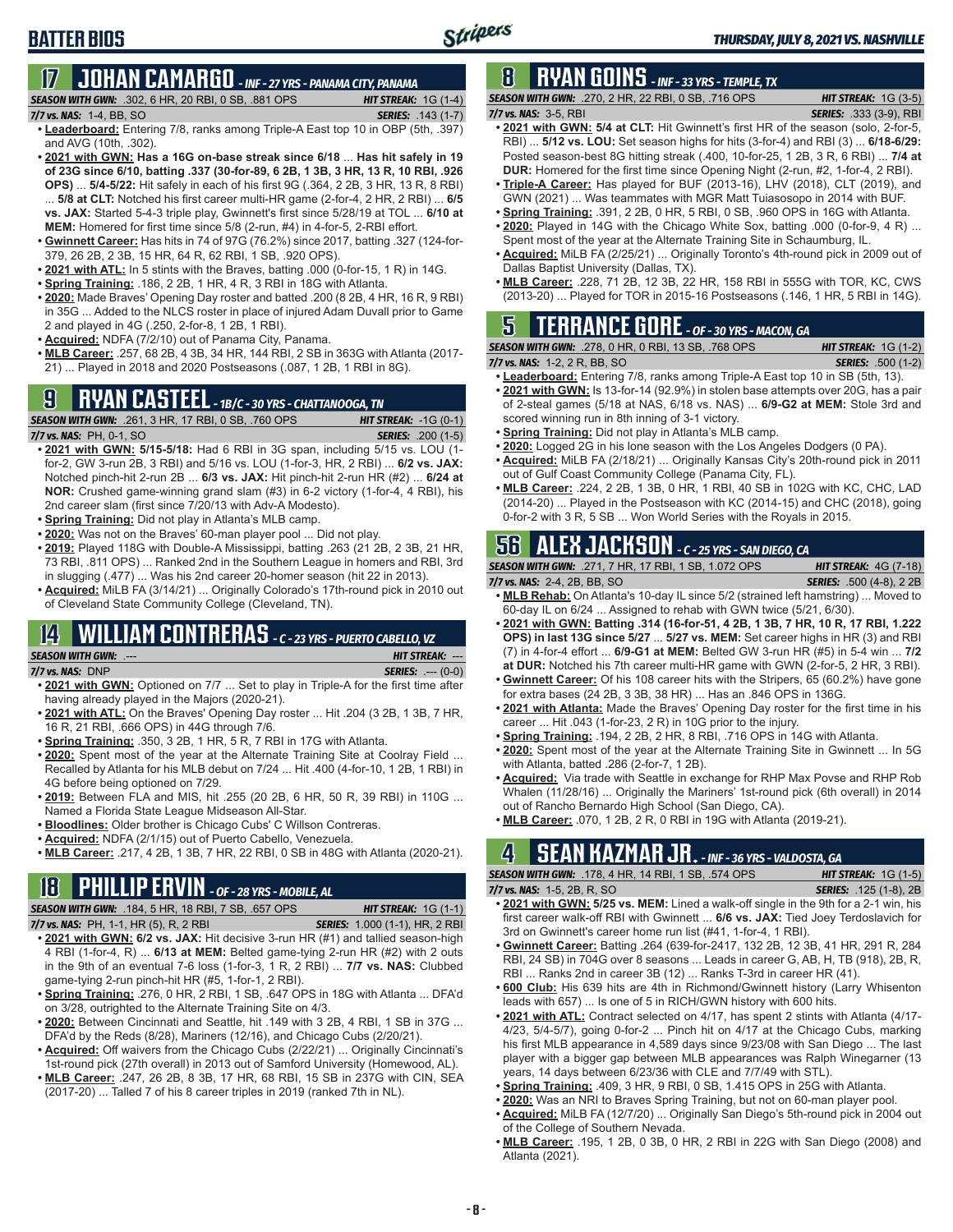#### **BATTER BIOS**

### **22 JASON KIPNIS** *- INF - 34 YRS - NORTHBROOK, IL*

*SEASON WITH GWN:*.253, 3 HR, 10 RBI, 0 SB, .777 OPS *HIT STREAK:* 2G (4-9) *7/7 vs. NAS:*2-5, 2B, R, RBI, 2 SO *SERIES:* .444 (4-9), 2B, RBI

- **• 2021 with GWN: 5/28 vs. MEM:** Belted a decisive 3-run HR (#1, 2-for-3, 3 RBI) ... **6/16 at NAS:** Hit another game-winning HR (#2), a 2-run shot (2-for-4,, 2 RBI). **• Spring Training:** .241, 1 2B, 1 HR, 2 R, 3 RBI in 12G with Atlanta ... Released on
- 3/27, re-signed to MiLB deal on 3/29. **• 2020:** In his lone season with the Chicago Cubs, hit .237 (8 2B, 1 3B, 3 HR, 16 RBI, 1 SB) in 44G ... Played in 2G during the Postseason (0-for-3, 1 BB, 1 SO) ... Elected Free Agency on 10/28.
- **• Acquired:** MiLB FA (3/29/21) ... Originally Cleveland's 2nd-round pick in 2009 out of Arizona State University (Tempe, AZ).
- **• MLB Career:** .260, 260 2B, 24 3B, 126 HR, 545 RBI, 136 SB in 1,165G with CLE, CHC (2011-20) ... Was 2-time AL All-Star with the Indians (2013, 2015) ... Hit .192 (3 2B, 1 3B, 4 HR, 9 RBI) in 26G during the Postseason with CLE (2013, 2016-18) and CHC (2020).

#### **20 JONATHAN MORALES** *- C - 26 YRS - ARROYO, PUERTO RICO*

#### *SEASON WITH GWN:*.105, 1 HR, 6 RBI, 0 SB, .279 OPS *HIT STREAK:* -1G (0-3)

*7/7 vs. NAS:*DNP *SERIES:* .--- (0-0)

- **• 2021 with GWN: 5/7 at CLT:** Tied his single-game career high with 5 RBI, going 2-for-6 with a 3-run HR (#1) in the 9th.
- **• Spring Training:** .250, 0 HR, 1 RBI, 0 SB, 1.200 OPS in 12G with Atlanta.
- **• 2020:** Spent entire year at Braves Alternate Site in Gwinnett (no MLB debut) ... Played for Caguas of the Puerto Rican Winter League (.394, 3 HR, 9 RBI in 13G), earning PWL Postseason All-Star honors.
- **• 2019:** Hit .240 (13 2B, 2 HR, 27 R, 25 RBI) in 80G between Double-A Mississippi and Gwinnett ... Logged 1 game during the IL Playoffs (0-for-1, BB).
- **• Acquired:** Braves' 25th-round pick in 2015 out of Miami-Dade Community College.

### **15 CRISTIAN PACHE** *- OF - 22 YRS - SANTO DOMINGO CENTRO, D.R.*

#### *SEASON WITH GWN:*.205, 2 HR, 10 RBI, 1 SB, .612 OPS *HIT STREAK:* -1G (0-4) *7/7 vs. NAS:* 0-4, BB, SO *SERIES:* .125 (1-8)

- **• MLB.com Prospect Ranks:** #1 (Braves Top 30), #10 (Top 100).
- **• 2021 with GWN: 5/29-6/1:** Assigned to rehab (right hamstring inflammation), played 1G before being activated/optioned on 6/2 ... **6/5 vs. JAX:** Went 3-for-6 with 2 2B, including game-tying 2-run 2B in 9th ... **6/10 at MEM:** Tallied his first career multi-HR game (3-for-5, 2 HR, 3 R, 4 RBI) ... **6/30 at DUR:** Notched last-AB game-winning RBI single in 9th for 2-1 win (2-for-3, 2B, RBI).
- **• 2021 with ATL:** On Atlanta's Opening Day roster for the first time ... Hit .111 (3 2B, 1 HR, 6 R, 4 RBI) in 22G ... Placed on IL twice, on 4/14 and 5/14 ... Was at the Alternate Training Site from 4/24-4/30.
- **• Spring Training:** .184, 2 2B, 1 3B, 4 R, 3 RBI, 2 SB in 17G with Atlanta.
- **• 2020:** Spent most of the year at the Alternate Training Site ... Made his MLB debut on 8/21 vs. Philadelphia (1-for-4) ... Played just 2G during regular season (.250) ... Also made MLB Postseason debut (.182, 1 2B, 1 HR, 4 R, 4 RBI in 12G).
- **• 2019:** Between Mississippi (104G) and Gwinnett (26G), hit .277 (36 2B, 9 3B, 12 HR, 63 R, 61 RBI, 8 SB, .802 OPS) in 130G ... Named a Southern League Postseason All-Star and MLB All-Star Futures Game participant.
- **• Acquired:** NDFA (7/4/15) out of Santo Domingo Centro, D.R.
- **• MLB Career:** .119, 3 2B, 0 3B, 1 HR, 4 RBI, 0 SB in 24G with Atlanta (2020-21).

#### **2 YOLMER SANCHEZ** *- INF - 29 YRS - MARACAY, VENEZUELA*

*SEASON WITH GWN:*.175, 1 HR, 11 RBI, 3 SB, .514 OPS *HIT STREAK:* -2G (0-7)

- **• 2021 with GWN: 5/7 at CLT:** Went 3-for-5 with 3 runs, 3 RBI and Gwinnett's first triple of the year ... **6/9-G2 at MEM:** Stole home plate as part of a double-steal with Drew Waters, scored tying run in 3-1 win (1-for-2, R, SB) ... **6/16 vs. NAS:** After going 30G without a homer, launched his 1st of the year (3-run, 1-for-2, 3 RBI). **• Spring Training:** .190, 0 XBH, 2 RBI, 1 SB, .451 OPS in 15G with Baltimore ...
- DFA'd on 3/27, released on 3/30.
- **• 2020:** Played 11G with the Chicago White Sox, batting .313 (3 2B, 1 HR, 1 RBI, 1.164 OPS) ... Made his MLB Postseason debut in the ALWCS (1G, no at-bat).
- **• Acquired:** MiLB FA (3/31/21) ... Originally a NDFA with Chi. White Sox (5/29/09). **• MLB Career:** .245, 113 2B, 24 3B, 32 HR, 215 RBI, 30 SB in 657G with the Chi. White Sox (2014-20) ... Won an AL Gold Glove in 2019 (.987 FPCT at 2B).

### **26 TRAVIS SNIDER** *- OF/INF - 33 YRS - KIRKLAND, WA*

*SEASON WITH GWN:*.145, 2 HR, 4 RBI, 0 SB, .571 OPS *HIT STREAK:* -5G (0-15) *7/7 vs. NAS:* DNP *SERIES:* .000 (0-1)

- **• 2021 with GWN: 5/5-5/9:** Drew 8 walks in his first 3G ... **6/3 vs. JAX:** Recorded first multi-hit game (2-for-3, R) ... **6/18 vs. NAS:** Homered for the first time since 5/7 at CLT, a solo shot (#2) as part of 6-run comeback in 8-7 win (1-for-3, 2 RBI).
- **• Spring Training:** Did not play in Atlanta's MLB camp.
- **• 2020:** Signed by Miami on 7/24 and reported to the Marlins' Alternate Training Site in Jupiter, FL, but was released on 8/27 and did not reach the Majors.
- **• 2019:** Played for Triple-A Reno in Arizona's system (.294, 22 2B, 4 3B, 11 HR, 41 RBI, 3 SB, .899 OPS in 93G).
- **• Acquired:** MiLB FA (2/26/21) ... Originally Toronto's 1st-round pick (14th overall) in 2006 out of Henry M. Jackson High School (Mill Creek, WA).
- **• MLB Career:** .244, 100 2B, 7 3B, 54 HR, 212 RBI, 22 SB in 630G with TOR, PIT (2008-15) ... Played for PIT in the Postseason from 2013-15 (.250, 1-for-4 in 3G).

### **11 Drew WATERS** *- OF - 22 YRS - ATLANTA, GA*

| <b>SEASON WITH GWN:</b> .234, 4 HR, 14 RBI, 14 SB, .696 OPS                                                                                                                                                                                                                                                                                                                          | <b>HIT STREAK:</b> $-1G(0-4)$ |
|--------------------------------------------------------------------------------------------------------------------------------------------------------------------------------------------------------------------------------------------------------------------------------------------------------------------------------------------------------------------------------------|-------------------------------|
| $\overline{a}$ $\overline{b}$ $\overline{a}$ $\overline{a}$ $\overline{a}$ $\overline{b}$ $\overline{a}$ $\overline{b}$ $\overline{a}$ $\overline{a}$ $\overline{a}$ $\overline{a}$ $\overline{a}$ $\overline{a}$ $\overline{a}$ $\overline{a}$ $\overline{a}$ $\overline{a}$ $\overline{a}$ $\overline{a}$ $\overline{a}$ $\overline{a}$ $\overline{a}$ $\overline{a}$ $\overline{$ | $\overline{1}$                |

- *7/7 vs. NAS:*0-4, RBI, BB, SO, CS *SERIES:* .125 (1-8), 2B, RBI **• Leaderboard:** Entering 7/8, ranks among Triple-A East top 10 in SB (T-3rd, 14).
- **• Futures Game:** Will play for the NL Team in the 2021 SiriusXM All-Star Futures Game on 7/11 at Coors Field ... Is the 7th active Gwinnett player selected to the game (1st since RHP Touki Toussaint in 2018).
- **• MLB.com Prospect Ranks:** #2 (Braves Top 30), #25 (Top 100 Prospects).
- **• 2021 with GWN: 5/15-6/10:** Hit .316 (25-for-79, 4 2B, 3 HR, 16 R, 9 RBI, 6 SB, .906 OPS) in 21G ... **5/18 at NAS:** Recorded his first career multi-HR game (3-for-5, 2 HR, 3 RBI) and became the first GWN player to homer from both sides of the plate since Mel Rojas Jr. (7/7/16 at CLT) ... **5/19 at NAS:** Fell a triple shy of the cycle in his first 4-hit game at Triple-A (4-for-5, 2B, HR, 2 R, 2 RBI, 2 SB) ... **6/9-G2 at MEM:** Lined RBI single in 8th (2-for-3, R, RBI) for last-at-bat 3-1 win ... **7/3 at DUR:** Homered for first time since 5/19 (3-run, #4, 1-for-5, 3 RBI).
- **• Spring Training:** .500, 1 2B, 0 HR, 2 RBI, 1 SB in 4G with Atlanta.
- **• 2020:** Spent entire year at Braves Alternate Site in Gwinnett (no MLB debut).
- **• 2019:** Hit .309 (40 2B, 9 3B, 7 HR, 80 R, 52 RBI, 16 SB) in 134G with Double-A Mississippi and Gwinnett ... Won Southern League Batting Title (.319, best in MIS history) and Most Valuable Player (1st in MIS history) ... Ranked among MiLB top 5 in doubles (T-3rd, 40) and hits (5th, 163).
- **• Acquired:** Braves' 2nd-round pick in 2017 out of Etowah High School (Woodstock, GA) ... Named Gatorade Georgia Baseball Player of the Year in 2017.

*7/7 vs. NAS:*DNP *SERIES:* .--- (0-0)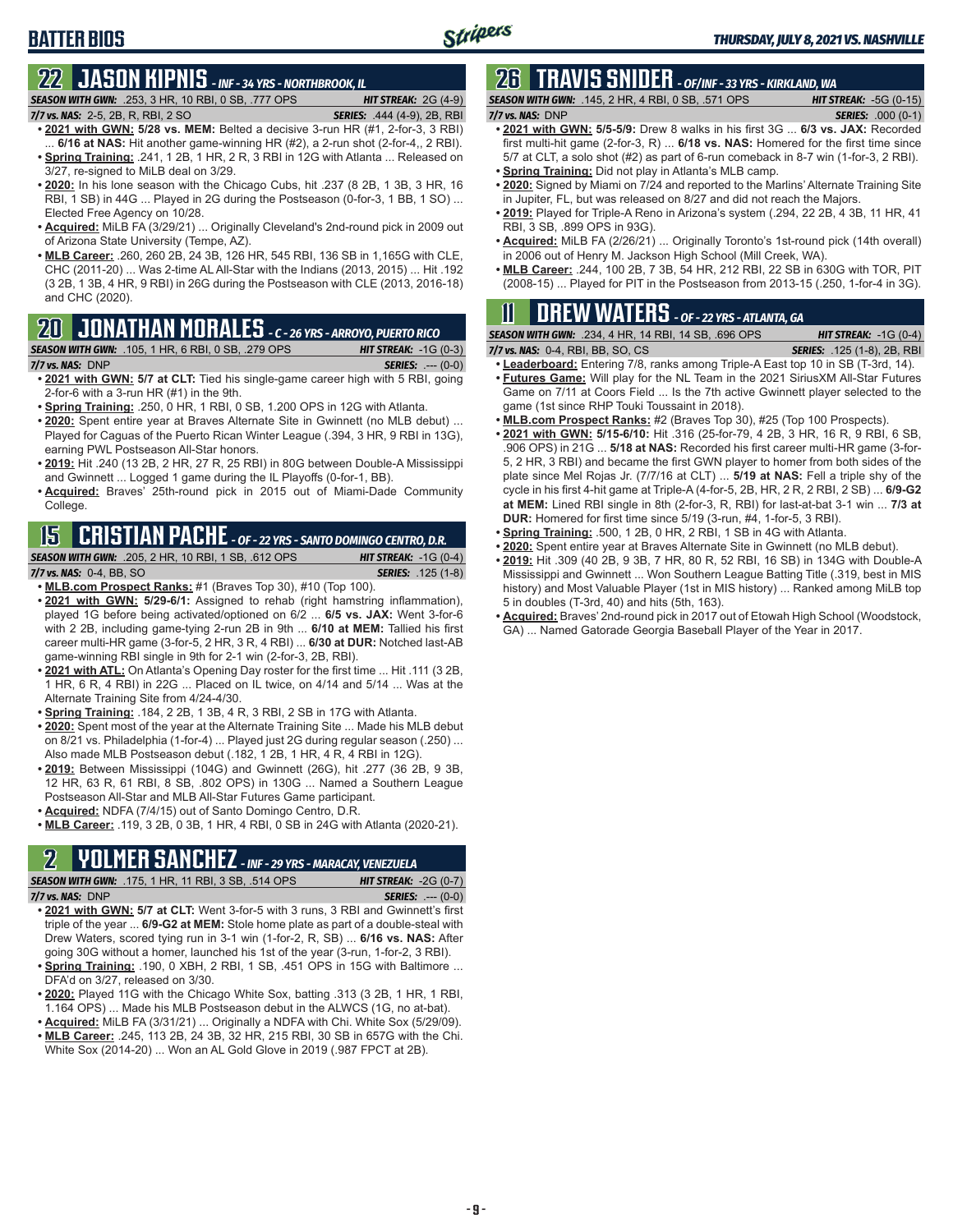#### **SEASON SUMMARY**



#### **TEAM HIGHS & LOWS**

| <b>OFFENSE:</b>  |  |
|------------------|--|
|                  |  |
|                  |  |
|                  |  |
|                  |  |
|                  |  |
|                  |  |
|                  |  |
|                  |  |
|                  |  |
|                  |  |
|                  |  |
|                  |  |
|                  |  |
|                  |  |
|                  |  |
|                  |  |
|                  |  |
| <b>PITCHING:</b> |  |
|                  |  |
|                  |  |
|                  |  |
|                  |  |
|                  |  |
|                  |  |

Fewest Hits Allowed, Game 2 (6/10 at Memphis) Most Home Runs Allowed, Game 3 (7x, last: 7/7 vs. Nashville) Most Hit Batsmen, Game 3 (6/11 at Memphis) Most Wild Pitches, Game 3 (3x, last: 5/21 at Nashville)

Most Double Plays Turned, Game 3 (3x, last: 7/1 at Durham) Most Triple Plays Turned, Game 1 (6/5 vs. Jacksonville) Most Errors, Game 3 (5/15 vs. Louisville) Most Stolen Bases Allowed, Game 4 (7/4 at Durham) Most Caught Stealing, Game 1 (11x, last: 7/7 vs. Nashville)

**TEAM MISCELLANEOUS** Largest Margin of Victory 18 Runs (5/7 at Charlotte, 19-1) Largest Margin of Defeat 8 Runs (7/6 vs. Nashville, 0-8) Largest Comeback Win ................................... 6 Runs (6/18 vs. Nashville, 0-6, 8-7) Largest Blown Lead (Loss)...................... 3 Runs (3x, last: 7/4 at Durham, 3-0, 4-5) Longest Game, Innings 12 (5/4 at Charlotte) Longest Game, Time 4:26 (5/4 at Charlotte) Longest 9.0-Inning Game, Time 3:41 (6/11 at Memphis) Shortest 9.0-Inning Game, Time 2:09 (5/22 at Nashville) Largest Home Attendance 4,184 (6/18 vs. Nashville) Largest Road Attendance 10,716 (5/22 at Nashville) Longest Total Delay 1:15 (6/11 at Memphis) Long Multi-Game Scoring Drought……………………………………18 Innings (5/22-5/25) Long Multi-Game Scoreless Streak 16 Innings (6/9-6/11)

#### **INDIVIDUAL HIGHS & LOWS**

#### **PITCHING (GAME):**

**HITTING (GAME):**

#### **DEFENSE (GAME):**

#### **STREAKS**

#### **OFFENSIVE (LONGEST IN 2021 ONLY):**

#### **PITCHING (LONGEST IN 2021 ONLY):**

| <u>LITORING (LONGLOT IN 2021 ONLITE</u> |  |
|-----------------------------------------|--|
|                                         |  |
|                                         |  |
|                                         |  |
|                                         |  |
|                                         |  |
|                                         |  |

#### **LAST TIME IT HAPPENED (GWINNETT REGULAR-SEASON HISTORY)**

#### **INDIVIDUAL OFFENSE:**

**DEFENSE:**

|                             | Homers, Both Sides of Plate  Drew Waters (5/18/21 at Nashville)            |
|-----------------------------|----------------------------------------------------------------------------|
|                             |                                                                            |
|                             |                                                                            |
|                             | Back-to-Back-to-Back Homers  Arcia/Camargo/Demeritte (5/8/21 at Charlotte) |
|                             |                                                                            |
|                             |                                                                            |
|                             |                                                                            |
|                             |                                                                            |
|                             |                                                                            |
|                             |                                                                            |
|                             |                                                                            |
|                             |                                                                            |
|                             |                                                                            |
|                             |                                                                            |
|                             |                                                                            |
| <b>INDIVIDUAL PITCHING:</b> |                                                                            |
|                             |                                                                            |

| 9.0-Inning No-Hitter (Solo)Todd Redmond (5/28/10 at Louisville)                 |  |
|---------------------------------------------------------------------------------|--|
| 9.0-Inning No-Hitter (Comb.)  Wooten/Marksberry/Ramirez (6/30/16 at Louisville) |  |
|                                                                                 |  |
|                                                                                 |  |
| 21 Consecutive Saves Converted Jairo Asencio (9/6/09-8/8/11)                    |  |
| 25.0-Inning Scoreless Streak Stephen Marek, 25.1 IP (6/6/10-8/2/10)             |  |

| 1 RECOGNI CENTRALISTORI I |  |
|---------------------------|--|
| <b>TEAM OFFENSE:</b>      |  |
|                           |  |
|                           |  |
|                           |  |
|                           |  |
|                           |  |

#### **TEAM PITCHING:**

#### **TEAM DEFENSE:**

| Turn a Triple Play 6/5/21 vs. Jacksonville (Camargo-Kipnis-Snider) |
|--------------------------------------------------------------------|
|                                                                    |

#### **TEAM MISCELLANEOUS:**

| 21-Run Margin of Defeat…………………………………7/13/12 at Louisville (Lost 1-22) |
|-----------------------------------------------------------------------|